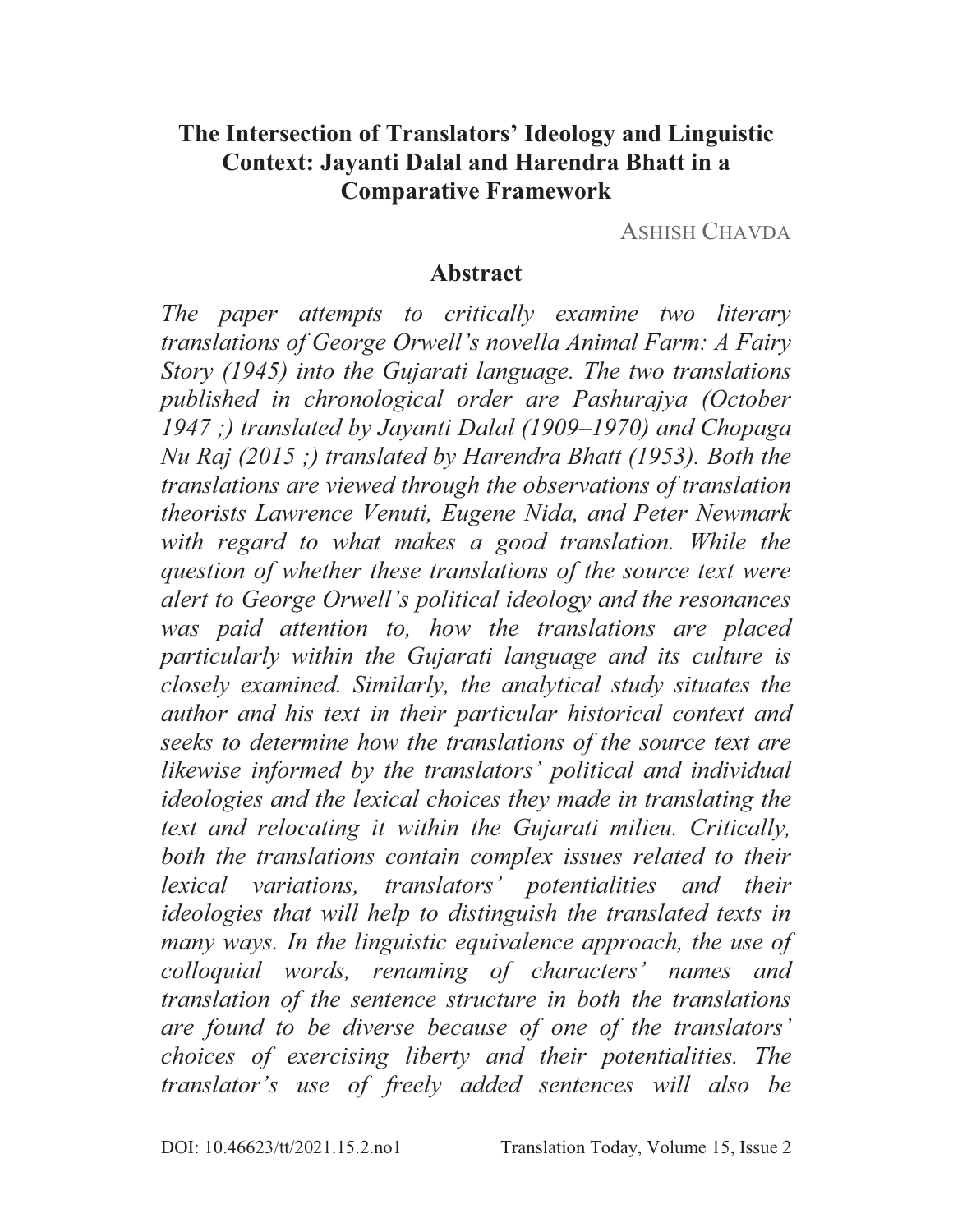*examined in Chopaga Nu Raj. The comparative study concludes, by linguistically examining the translation of Minimus's poem in Pashurajya and Chopaga Nu Raj.* 

**Keywords:** Translation, Gujarati language, Ideology, Equivalence, Source text, Target text, Linguistics.

# **Introduction**

There have been multiple translations of *Animal Farm: A Fairy Story* across the world in 21<sup>st</sup> century. As regards India, Gujarat particularly does not have a systematic chronology of translated works into the Gujarati language. However, literary translations started to flourish in Gujarat at the beginning of the  $20<sup>th</sup>$  century. This article delves into the two translations of the novella *Animal Farm* published in two different periods. The two time periods carried different hues in the sociocultural and political history of Gujarat. The translators carried varying ambitions in their attempt to translate the source text into the Gujarati language. Therefore, the hidden motives behind translating *Animal Farm* need to be identified through translators' time while also observing their socio-political and ideological leanings. I am interested in analyzing how certain socio-political and ideological factors influenced the translators while they translated the source text into the Gujarati language. To understand this, it becomes important to focus on the literary careers of Jayanti Dalal and Harendra Bhatt to recognise their motives behind why they chose to translate George Orwell's widely popular book.

Jayanti Dalal was one of the socialist leaders and was an active participant in the Mahagujarat movement (1956), which was organized to demand a separate Gujarat state. He dropped out of Gujarat College in 1930, as he wanted to participate in the Indian independence movement.<sup>1</sup> Inspired by Mahatma

<sup>&</sup>lt;sup>1</sup> See Saharani Bhavyata (2014) (2nd Gujarati edition) by Raghuvir Chaudhari, p 36.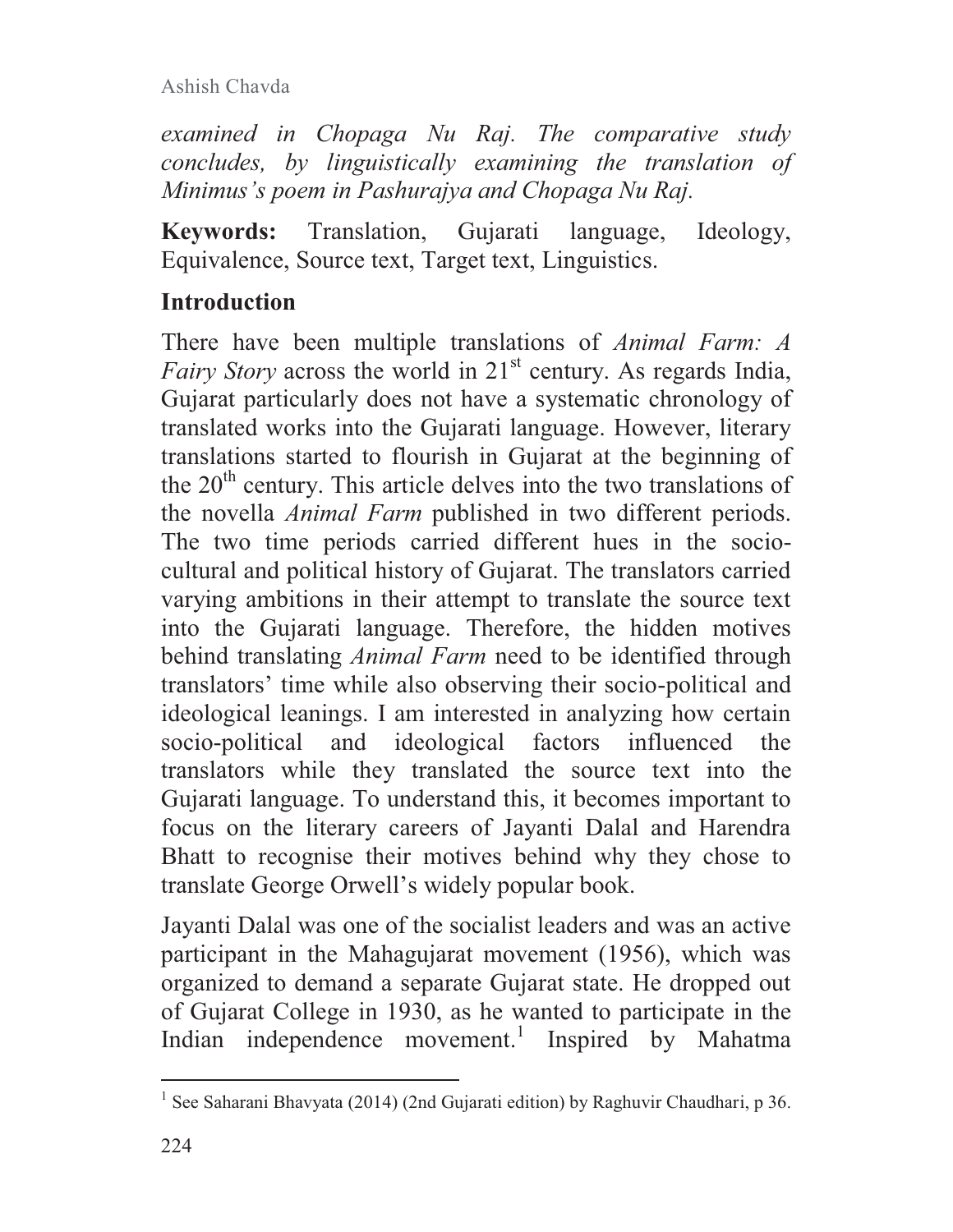Gandhi, Jayanti Dalal was occupied spreading the philosophy of *ahimsa* (non-violence) during the independence movement. He embraced socialism and Gandhian philosophy during the Quit India movement in the 1940s.<sup>2</sup> His political leanings were quite influential in him taking to many of the anti-communist writers across the world by translating their literary works into Gujarati. These translated works have been significantly highlighted in the latter part of this paper to understand Jayanti Dalal's ideology in selecting a source text for translation. On the other hand, *Chopaga Nu Raj* is found to be a more deviant translation as the translator has renamed the source text's characters by giving them regional names reflecting the Gujarati language and its culture. For instance, the character Mr. Jones is renamed as પશાભાઇ પટેલ (Pashabhai Patel), Benjamin as રતન (Ratan) and Boxer as ચેતક (Chetak). The reason behind renaming the characters was informed to me during my telephonic interview with the translator. $3$ 

Chopaga Nu Raj seems to be a translation with a Gujarati flavour as the translator renamed many of the source text's characters. In contrast, these types of modifications have not been made in Jayanti Dalal's translation *Pashurajya*. While

<sup>&</sup>lt;sup>2</sup> During the ongoing Quit India movement, many youngsters in Ahmedabad came forward in making the movement successful under the leadership of Jayanti Dalal, Dr Jayanti Thakor, Nirubhai Desai, Ramniklal Shah and Manmathrai Mehta. Following the Quit India movement, Jayanti Dalal later on wrote a Gujarati short novel titled *Padarnān Tirath* (1946) which represents the events of the Quit India movement where he condemned the repression of the villagers in Gujarat by the British government.

<sup>&</sup>lt;sup>3</sup> In my recorded telephonic interview with the translator Harendra Bhatt in 2019, he said (translation mine) "If I remain the original characters as what it is, then, the Gujarati readers will not understand the English names and its contexts for what it was written, and ultimately, they will not able to cooperate well with the translated text. Thus, if I provide regional names, then, the target audience will relate those names in their regional context, and thereafter, they will not get bored while reading the translation. Therefore, just to keep the readers hooked on reading the text, I have given regional names that are related to Gujarati language and its culture". (recorded telephonic interview with Harendra Bhatt, February 2019)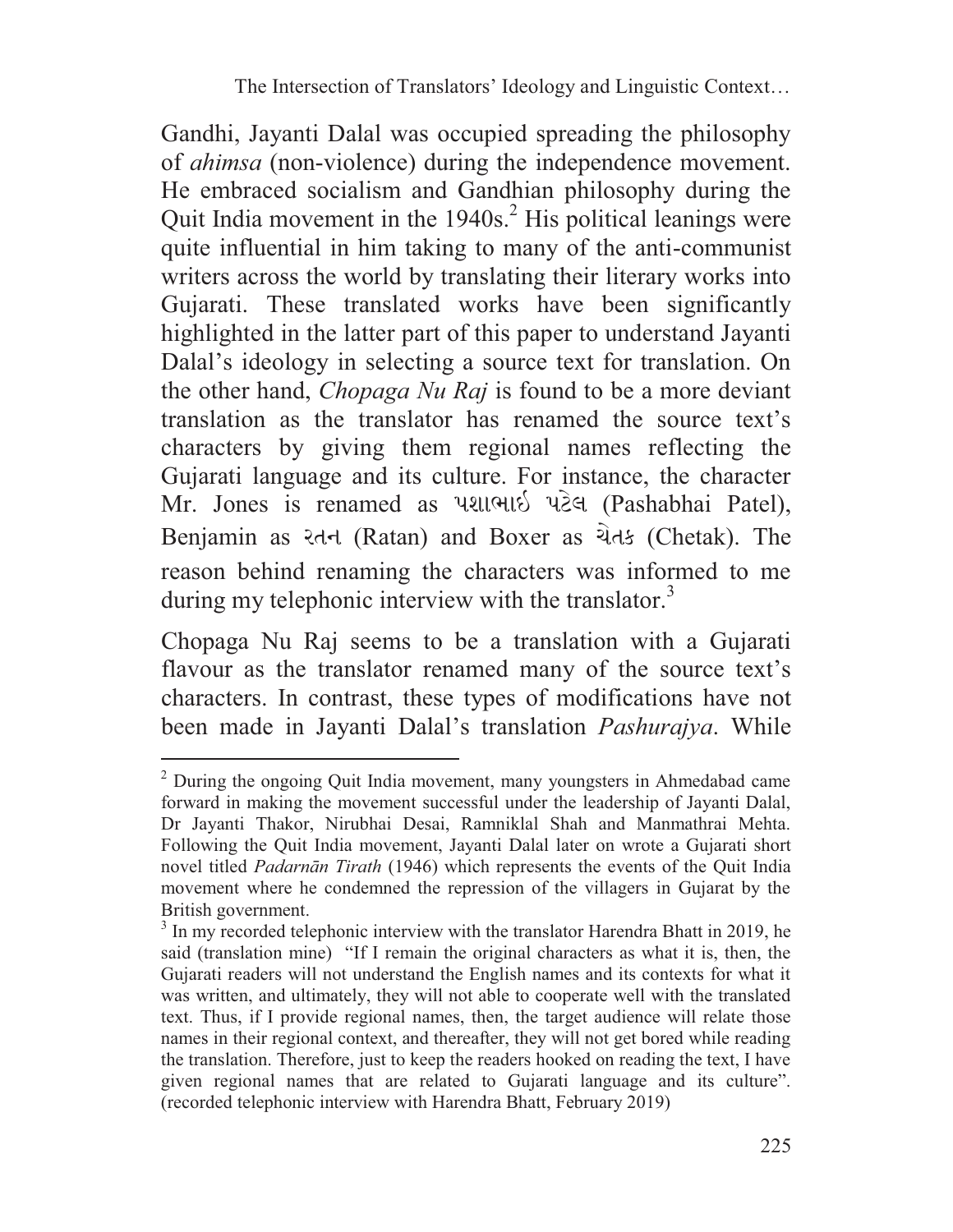translating the source text, Jayanti Dalal remained faithful to the author's text and its motifs. The names of the characters are preserved in the translated text literally. Through these general observations, *Chopaga Nu Raj* remains a more diverse translation than *Pashurajya*. The diversion from the original text in the translations is analysed in terms of the translators' different individual, cultural and political ideologies. The motive behind translating *Animal Farm* could also be made out during this analysis. In conclusion, the translation of Minimus's poem in *Pashurajya* and *Chopaga Nu Raj* is also examined. The translation of the source text's lyrical poem is studied in terms of its semantic structure and translator's potentialities.

### **The Identical Ideological Attitude of the Author and the Translators**

In translation, the role of ideology assumes a central place in deciphering the motive behind an author and translator's works. The ideology of the author, as well as the translator, could be gleaned from their careers.

Here, an attempt is made to study George Orwell's literary life along with the translators' literary and political careers to identify if any similarity exists in the ideology of the author and the translators. George Orwell's attitude towards communism and politics were shaped by his experiences in the Spanish Civil War in 1936.<sup>4</sup> In addition, Orwell left the job as an officer in the Indian Imperial Police in Burma when he realised the negative effects of colonialism and dictatorship among the people in Burma. While observing these real-life incidents of George Orwell's life, it is discerned that his

<sup>&</sup>lt;sup>4</sup> Orwell came to Spain as a journalist, but later decided to fight against fascism in the Spanish Civil War. He joined the POUM party to oppose the Stalinist form of communism that was promoted by the Soviet Union. His experiences in the Spanish Civil War have also been highlighted in his book *Homage to Catalonia*.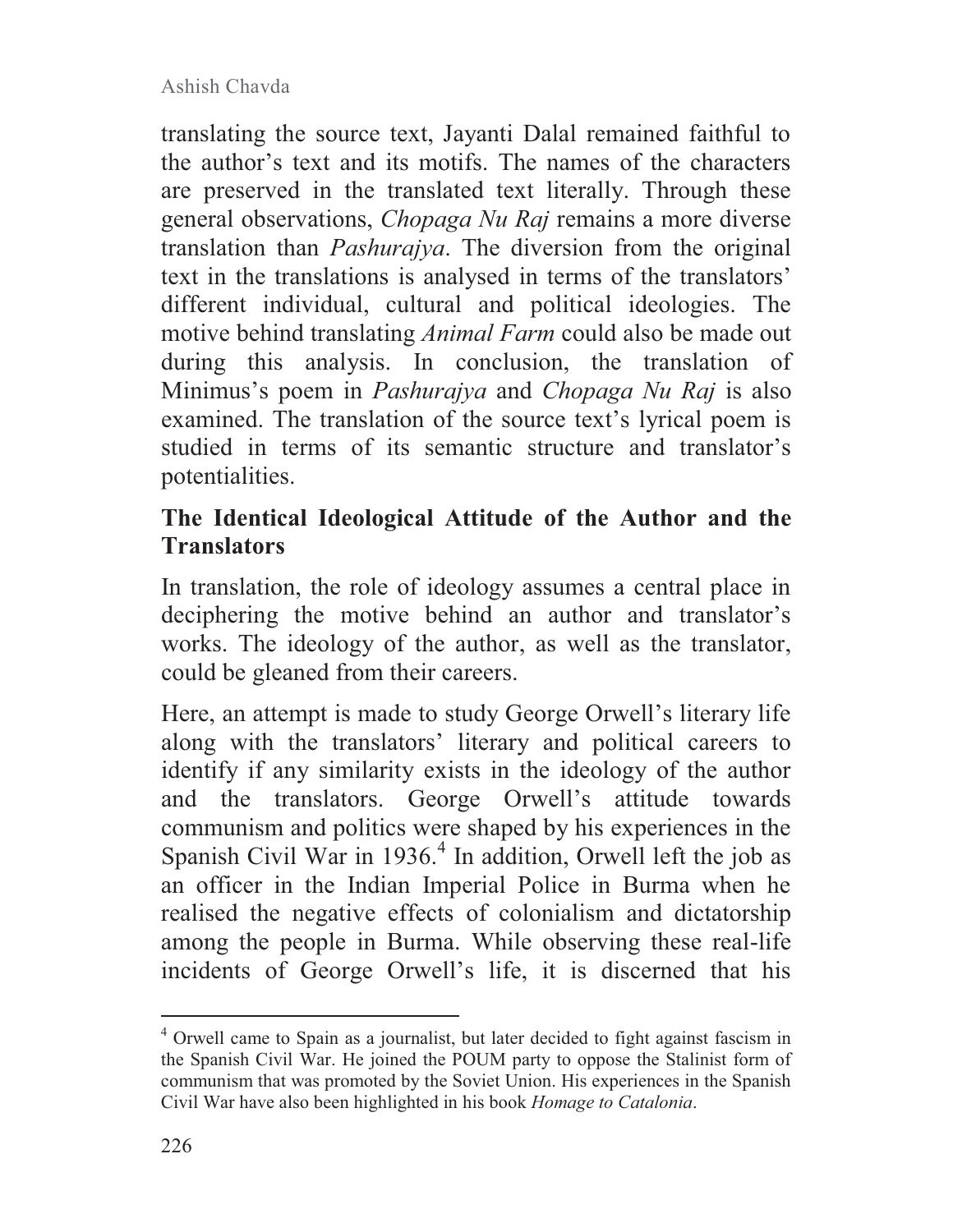experiences during the Burma visit motivated him to write *Burmese Days* (1934) in which he exposed the harsh behaviour of the British colonial officials.<sup>5</sup> Through these observations, it could be surmised that many real-life incidents equally motivated the writings of George Orwell in which he criticised several totalitarian governments and communist parties. This writing also includes the allegorical novella *Animal Farm: A Fairy Story* in which he condemned the Soviet Union of the Stalinist era.<sup>6</sup> By writing stories out of real-life experiences, Orwell expressed his political ideology, which inspired many other writers and the translators like Jayanti Dalal who chose Orwell's text for translation. To understand this link, it is important to understand Jayanti Dalal's motivation behind translating *Animal Farm*. This motivation stems from Jayanti Dalal's initial literary and political career, which shaped his ideology.

Jayanti Dalal was one of the eminent literary and political scholars and a translator during the 20th century in Gujarat. Before embarking on his literary career, he dropped out of college in 1930 to participate in the Indian independence movement.<sup>7</sup> His awareness of political issues of other democratic nations were noteworthy too. Purushottam Mavalankar, a former Indian political scientist, comments about Jayanti Dalal's stand on the issues in other democratic nations. In his article 'વિરોધ અસંમતિમાંપ્રગટતું સત્ય' (trans) 'The truth manifested in opposition disagreement', Mavalankar mentions that "Jayantibhai took daily interest in the issues of

<sup>5</sup> See, *Finding George Orwell in Burma* (2005) by Emma Larkin.

 $6$  Meija, Jay (2002). "Animal Farm: A Beast Fable for Our Beastly Times"

<sup>&</sup>lt;sup>7</sup> He led the youth movement while studying in Gujarat College. In 1928, Jayanti Dalal along with his two other associates Rohit Mehta and Nirubhai Desai struck against the Principal Findlay Shirras to oppose his unnatural behaviour with the college students. After that, he left the college in 1930 to support the independence movement. (Chaudhari, Raghuvir (2014). Saharani Bhavyata, P 36 )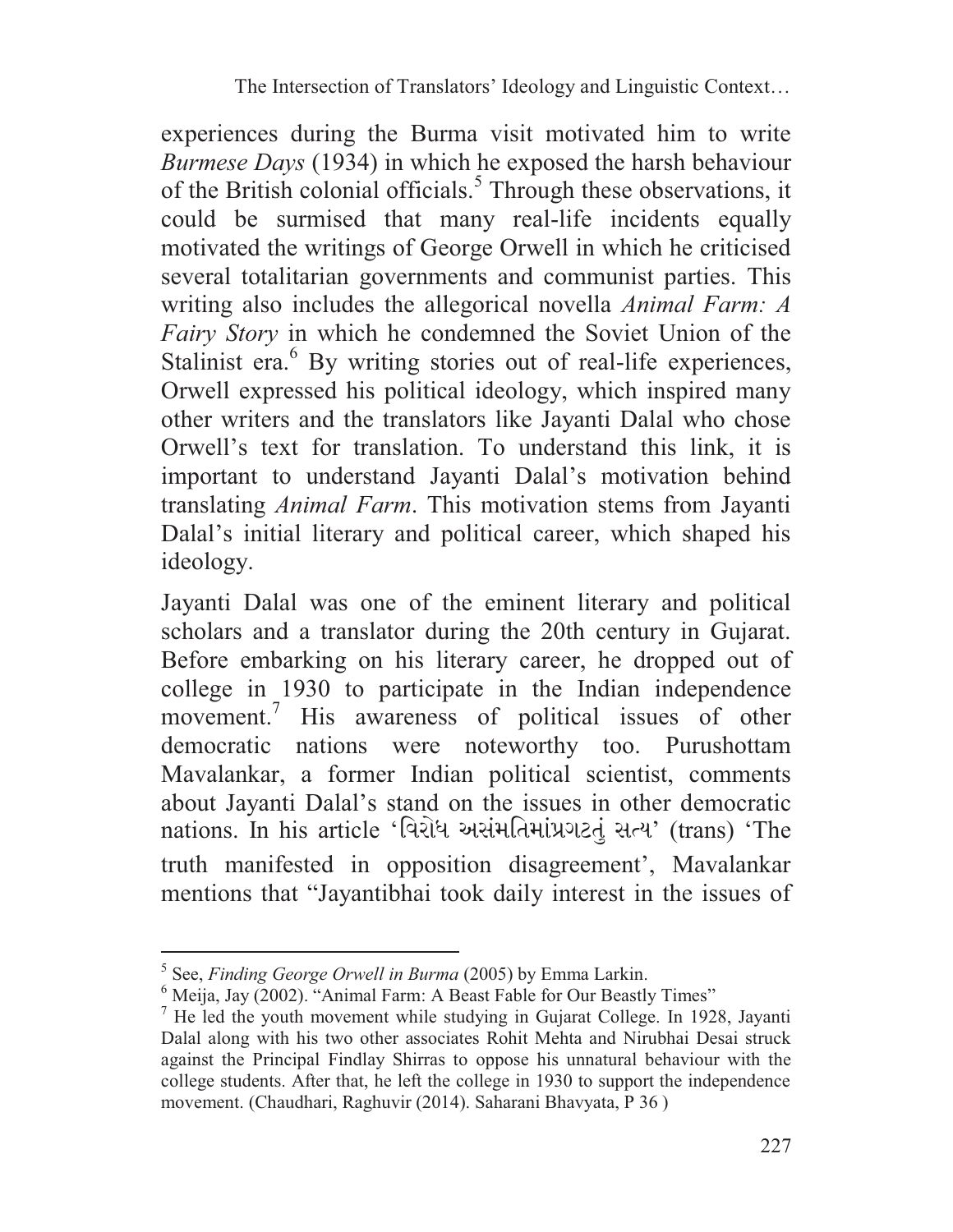the democratic countries of the world". The author further adds that, "he was a dreamer who accepted the possibility of human beings coming out of such trivialities and living with such thought, connecting with the cosmic consciousness through nonviolence and love".

Going by Mavalankar's observations, Jayanti Dalal could be seen to harbour displeasure against communism and dictatorship. By his participation in the independence movement, it becomes clear that Jayanti Dalal never wanted to compromise towards the British colonial rule in India.<sup>8</sup> Similarly, George Orwell did not support the Stalinist policies in the Soviet Union. Therefore, both Orwell and Jayanti Dalal seemed to take a similar political stand against colonialism and dictatorship. This ideological similarity motivated Jayanti Dalal to translate *Animal Farm* into Gujarati.<sup>9</sup>

Significantly, Jayanti Dalal chose to translate Animal Farm during the time of the Indian independence movement to oppose colonialism. The timing of the publication of *Pashurajya* was deliberately chosen during October 1947 when India was just freed from British colonial rule. This deliberate choice of translating Animal Farm, eventually, reveals Jayanti Dalal's motifs behind translating it during the time of British colonial rule in India. He embraced the

<sup>8</sup> Jayanti K. Patel, a Gujarati writer, talked about Jayanti Dalal's views towards communists. In his article titled 'Jayanti Dalal**:** Style of political leadership' (translation mine) he mentioned that "Jayantibhai had great doubts about the communists and colonialists. He was not ready to sit with them. He was conscious about the history in which the communists formed a united and an opposition party in different nations by annihilating other parties. Moreover, he was not ready to shake hands with those who were communists' totalitarian, dictatorial and denier of democracy".

<sup>&</sup>lt;sup>9</sup> This is also because of their parallel reformist attitude towards the issues of colonialism and dictatorship that subsequently became the personal choice of Jayanti Dalal to translate the source text in Gujarati language.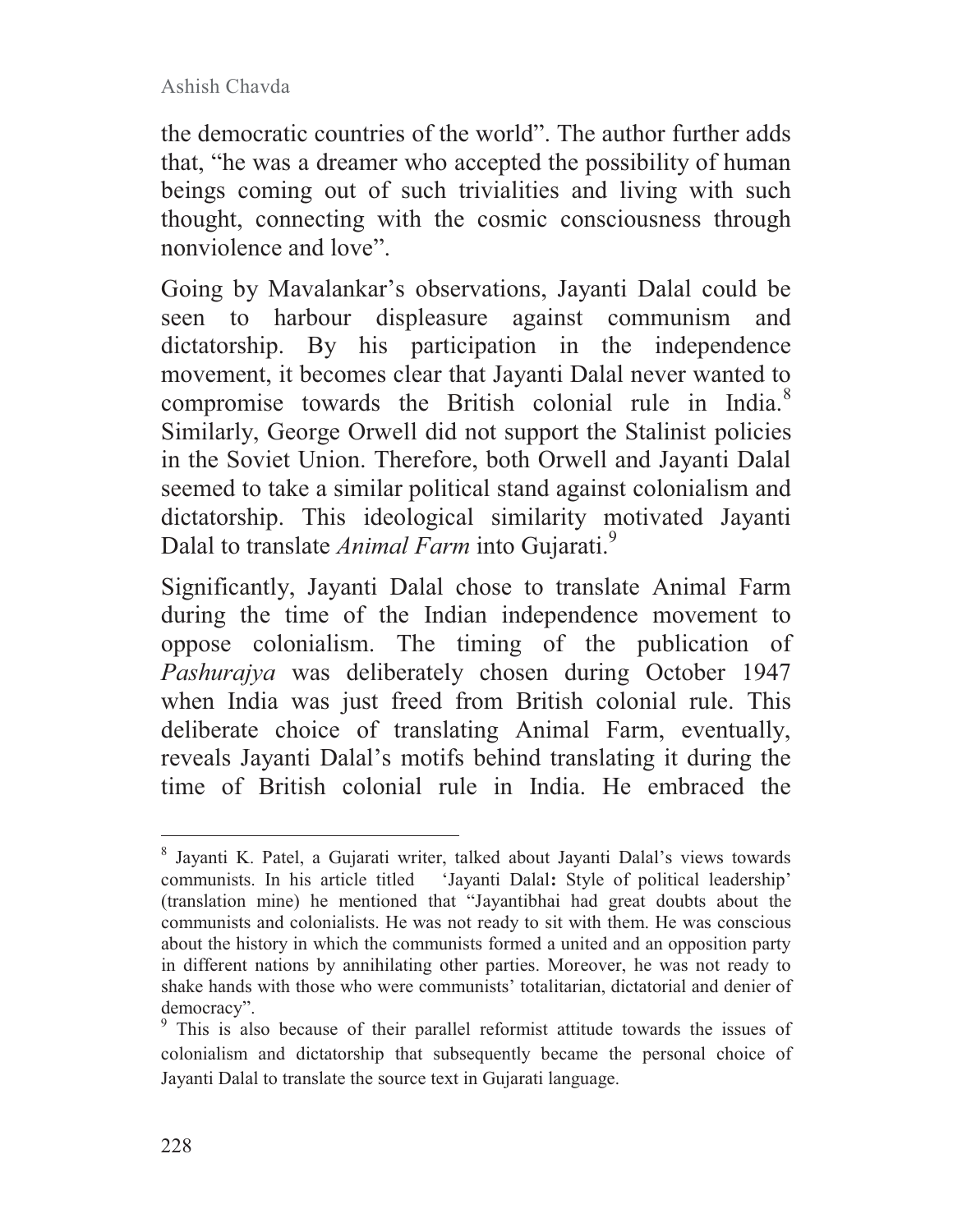philosophy of non-violence and ahimsa, which can be seen in his translations of other satirical fiction works into the Gujarati language.<sup>10</sup> Noticeably, these source texts chosen for translation were politically acclaimed socialist novels, which were deliberately chosen by Jayanti Dalal as a reflection of his radical attitude towards the issues of capitalism and antisocialism as discussed earlier in the paper.

Although Jayanti Dalal and George Orwell were found to have similar ideological leanings, the ideology of Harendra Bhatt was slightly different. This ideological difference can be seen in the translator's individual choice of excessive use of domestic language and cultural phrases related to the Gujarati language and its culture. In doing so, the intended political ideology of George Orwell behind writing *Animal Farm* seems to be neglected by the translator as he domesticated the source text entirely in his translation *Chopaga Nu Raj*. One of the examples of this domestication is observed in the first line of the translated text: પશાભાઇ પટેલે મરઘાંના પાંજરાનું બારણું તો વાસ્યું, પણ આગળો નાંખવાનો ભૂલી ગયા. In English, "it means Pashabhai Patel slammed the door of the poultry cage but forgot to drag the bar".

Here, the SL text's character Mr. Jones is changed to પશાભાઇ પટેલ (Pashabhai Patel), a common male name in Gujarat. Likewise, the name  $\text{Null}\&\text{(Pashabhai)}$  is extended by adding a Gujarati surname called પટેલ (Patel), a popular caste in Gujarat. Similarly, the character Mrs. Jones is renamed as પટલાણી (Patlani), which literally means the wife of Mr. Patel.

 $10$  These translations of the source texts include 'War and Peace' (1869) as 'युद्ध અને શાંતિ) Yuddh ane Shanti) Part 1-4 (1954-56), 'Great Expectations' (1860) as અને આશા બહુ લાંબી (Ane aasha bahu lambi) (1964) and 'Fontamara' (1933) as ફૉન્તામારા 'Fontamara' (2007).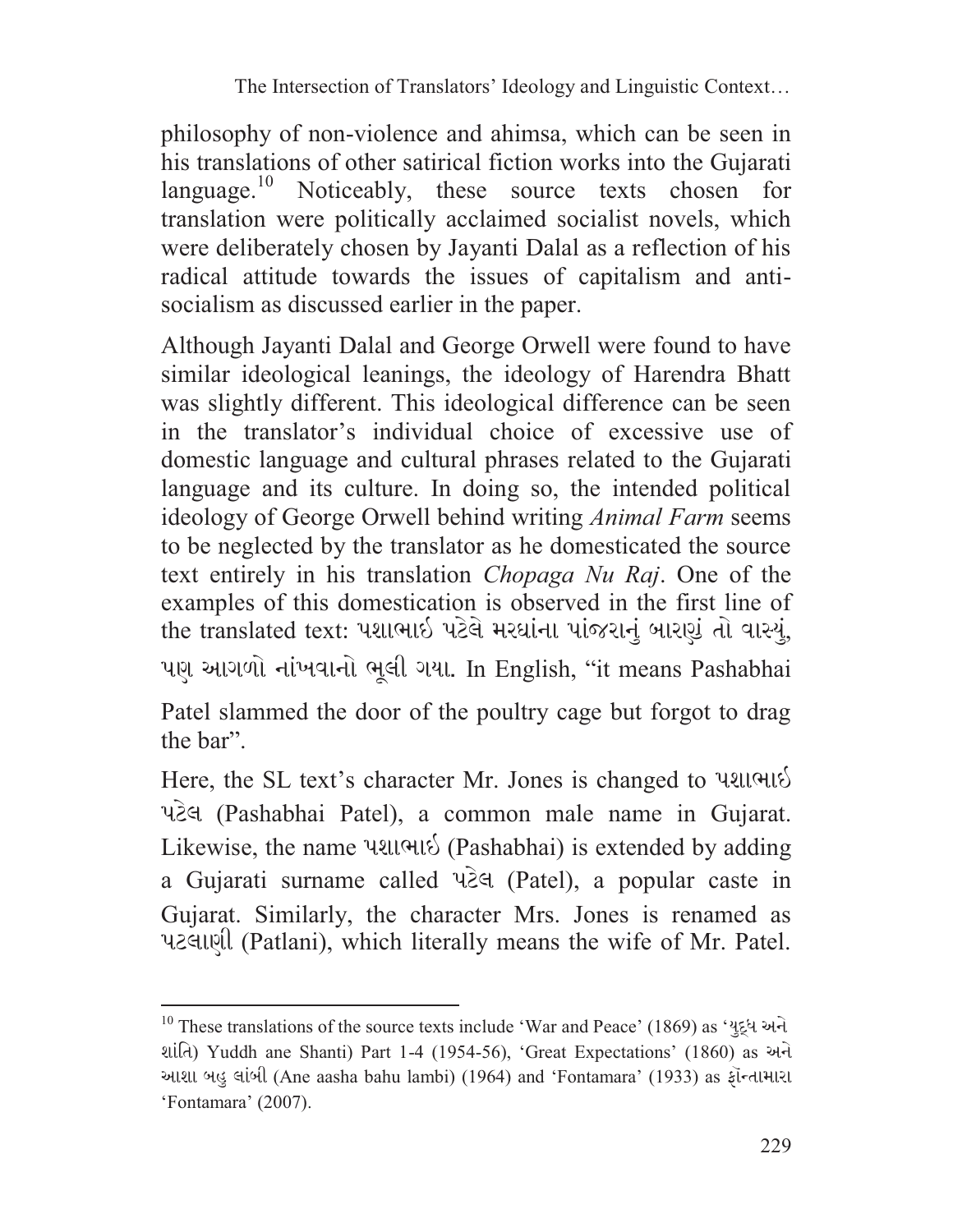The renaming of these SL text's characters seems largely contradictory to Orwell's depiction of characters. Because પશાભાઇ (Pashabhai) is a local name in the context of Gujarati language and it is unrelated to Mr. Jones who was given a certain flavor by Orwell. The character Mr. Jones has its own relevance and identity in the source text, which cannot be replaced by any other name in the translated text.

Likewise, the translator has freely renamed most of the SL text's other characters by taking excessive liberty, which, dents the authenticity of the original text's characters and their relevance. The translator's subjective ideological choice of placing *Animal Farm* within the social and cultural milieu of Gujarati language is reflected here. The motive behind translating *Animal Farm* is explained in the preface of Chopaga Nu Raj by Harendra Bhatt.<sup>11</sup>

The preface clearly highlights Harendra Bhatt's aim behind translating Animal Farm into Gujarati language. This aim of translating the source text reveals the subjective ideology of the translator. Harendra Bhatt clearly mentions in the preface that he wanted to translate the source text within the Gujarati terrain with its surroundings. In doing so, the target text appeared to be a more domesticated and diverse text as the translator chiefly renamed the SL text's characters while also providing keywords to every chapter in the target language. Harendra Bhatt's motives are observed to be very different

 $11$  In the preface, he says that during my childhood, I used to hear George Orwell's animal story from my elders. I was deeply affected by their way of telling the story. Therefore, I decided to translate it into Gujarati terrain with its surroundings. I attempted to translate the animal story according to the main content of the story. Later, I read the animal story in front of the children and teenagers. Once they enjoyed my way of representing the story, only then I decided to publish this book. I have also read the story among my colleagues and decided to publish the book under their responsibilities. I am thankful to them, especially to George Orwell who has given me the source text and led myself to translate it. (Preface of Chopaga Nu Raj) (Translation Mine)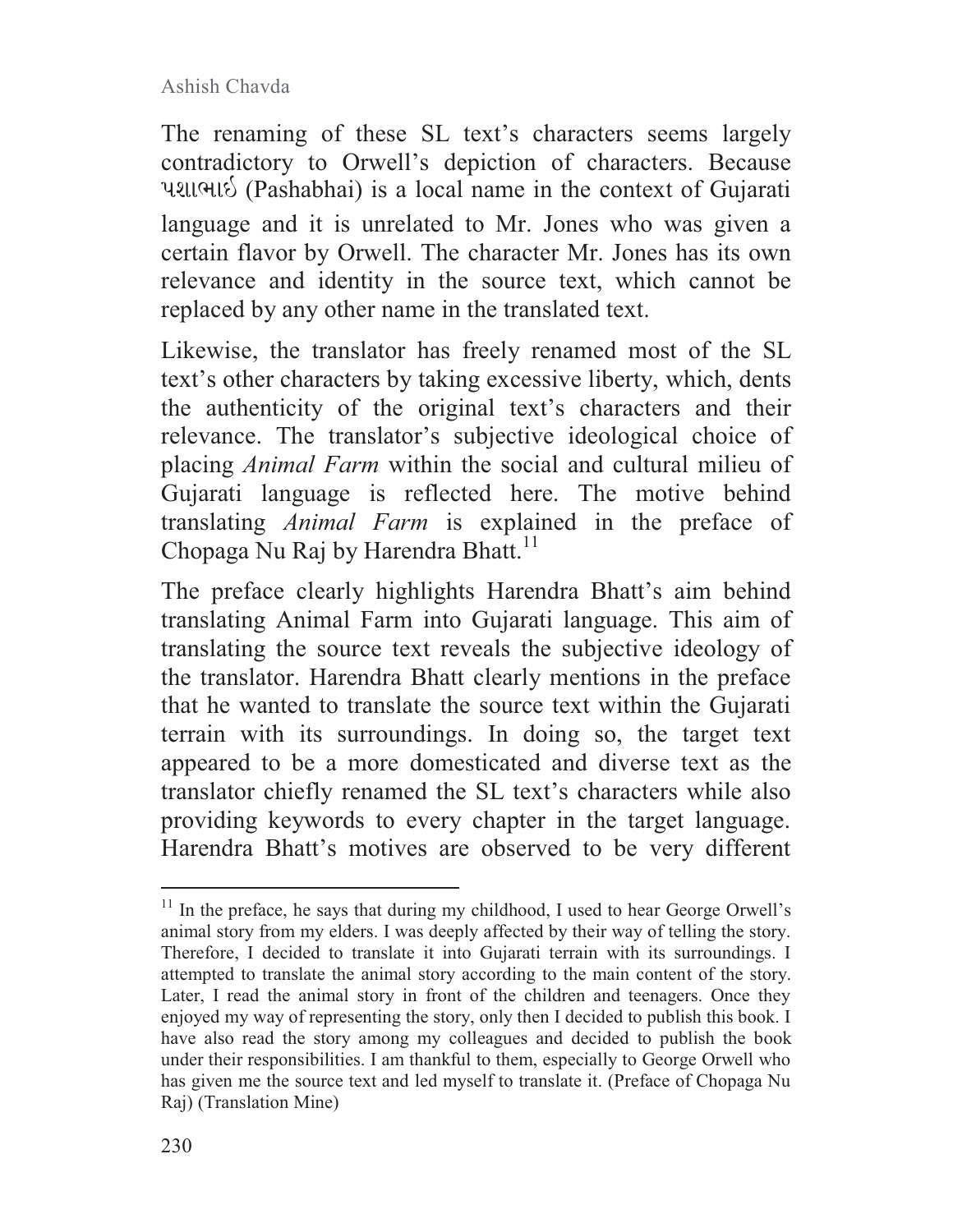from those of Jayanti Dalal while translating *Animal Farm*. This is because of both the translators' dissimilar ideologies and their motives as discussed in the paper. Consequently, the contrast in their linguistic equivalence issues can be seen in the sentence structure, renaming of characters and translation of colloquial phrases. These linguistic issues need to be addressed comparatively in both translations.

### **The Study of Linguistic Equivalence Contrasts between**  *Pashurajya* **and** *Chopaga Nu Raj***.**

In a translation, the issue of linguistic equivalence contrast always arises while translating a particular source text into a different language. The linguistic equivalence contrast between the two translations in terms of the translators' use of language, selection of word choice and sentence structure is studied in this section.

Comparing *Pashurajya* and *Chopaga Nu Raj*, the translated texts have diverse structures. When talking about structure, the number of chapters in these target texts is focused upon. Originally, in *Animal Farm*, the novella is divided into 10 chapters. Following the same source text's structure, Jayanti Dalal, in *Pashurajya*, provided the same number of chapters. Contrastingly, these numbers of chapters have been increased in Harendra Bhatt's translation *Chopaga Nu Raj*. Noticeably, the translator has given 15 chapters, which seems diverse to that of Jayanti Dalal as well as George Orwell's number of chapters. Moreover, the translator also has modified the chapters' titles by providing keywords to every chapter. For instance, the first chapter is modified as *સોનેરી સ્વપ્ન (Soneri swapna*), which means golden dream; second chapter is named گڝڜږڜڕڠ) *Balavo safal*), which means success in revolt; and the third chapter is titled પ્રાણીઓનું સ્વરાજ (*Pranio nu swaraj*), which means autonomy of animals. Likewise, other important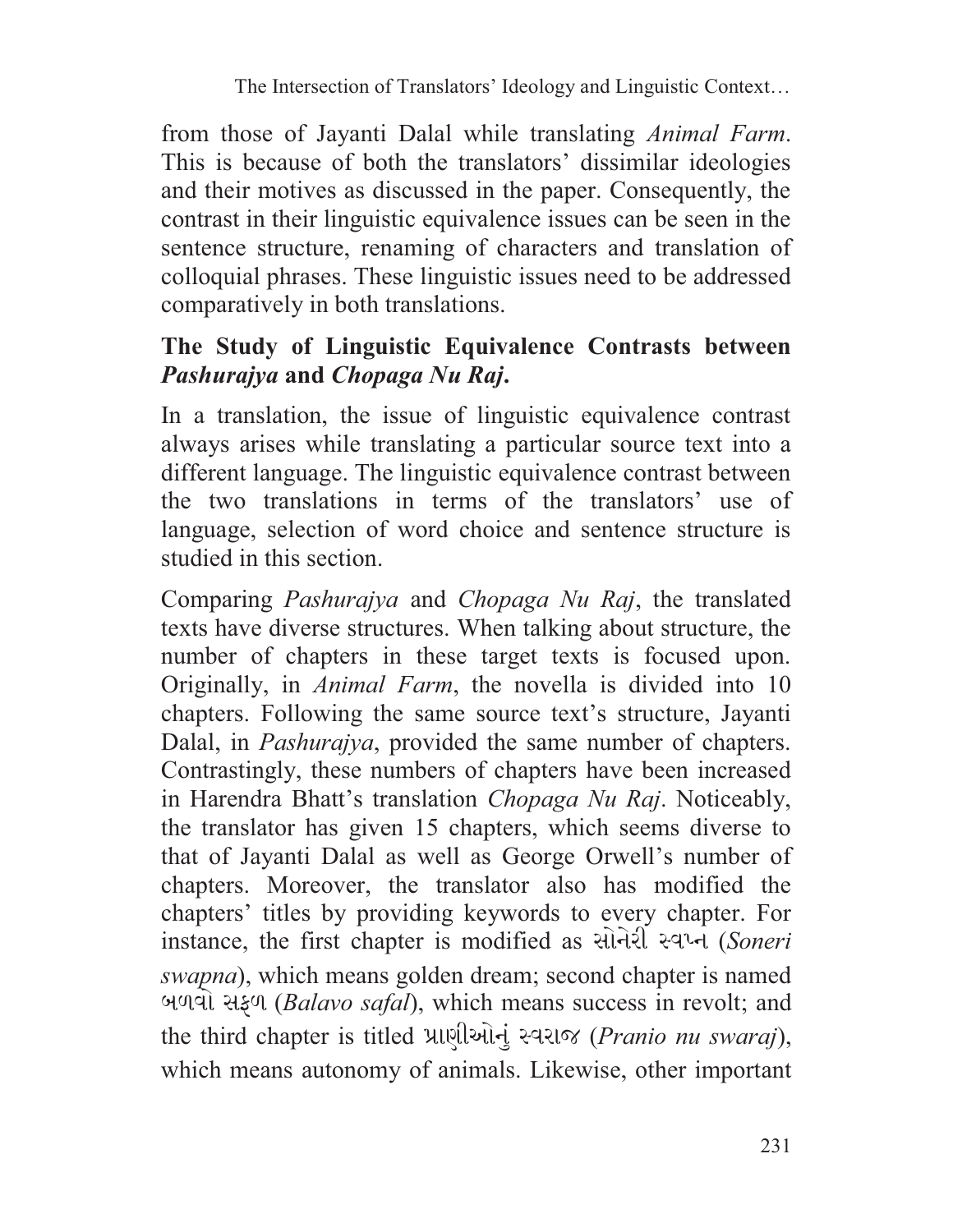events of *Animal Farm* have been significantly replaced as modified keywords in *Chopaga Nu Raj*. 12

While looking at the chronology of these keywords, it significantly provides the background of every chapter to the reader of the target text. By providing keywords to every chapter, Harendra Bhatt has taken excessive liberty by deviating from the source text's structure in which the author has not given keywords to any of its chapters. Rather, the author only mentioned the number of each chapter such as chapter one, chapter two etc. Likewise, more modifications of the SL text's characters are encountered in *Chopaga Nu Raj*. For instance, in *Animal Farm*'s first chapter, the names of three dogs are Bluebell, Jessie and Pincher. They are changed to ભૂરિયો (Bhooriyo), લાલિયો (Laliyo) and ધોળિયો (Dholiyo) in *Chopaga Nu Raj*. The translated names of dogs represent different colours in the Gujarati language. For instance, ભૂરિયો represents the brown dog, લાલિયો depicts the red dog and ધોળિયો denotes the white dog. Here, the translator has taken liberty to make easy for the readers to understand the target text within their regional language and culture.

Although the message of the source text is carried to the translation, however, certain colloquial and idiomatic phrases of the target language distorted the source text's nuances of context and its meanings. As Lawrence Venuti argues, "The translator must translate the meaning to be understood into the context in which the other speaker lives. This does not of

<sup>&</sup>lt;sup>12</sup> For instance, the chapter eight is described as <sup>2</sup> times in estanged (Snowball ni *hakaalpatti*) which means expulsion of Snowball, chapter eleven is modified as નેપોલિયનની સરમુખત્યારી (Nepoliyan ni sarmukhtyari)that means the dictatorship of Napoleon, chapter twelve is described as *પવનચક્કીનું યુદ્ધ (Pavanchakki nu yuddha)* which means battle of the windmill. The chapter fourteen is named as ચેતકનું મૃત્યુ (*Chetak nu mrutyu*) means death of Chetak and the last chapter fifteen is described as નેપોલિયનનું રાજ્ય (Nepoliyan nu rajya) means Napoleon's kingdom.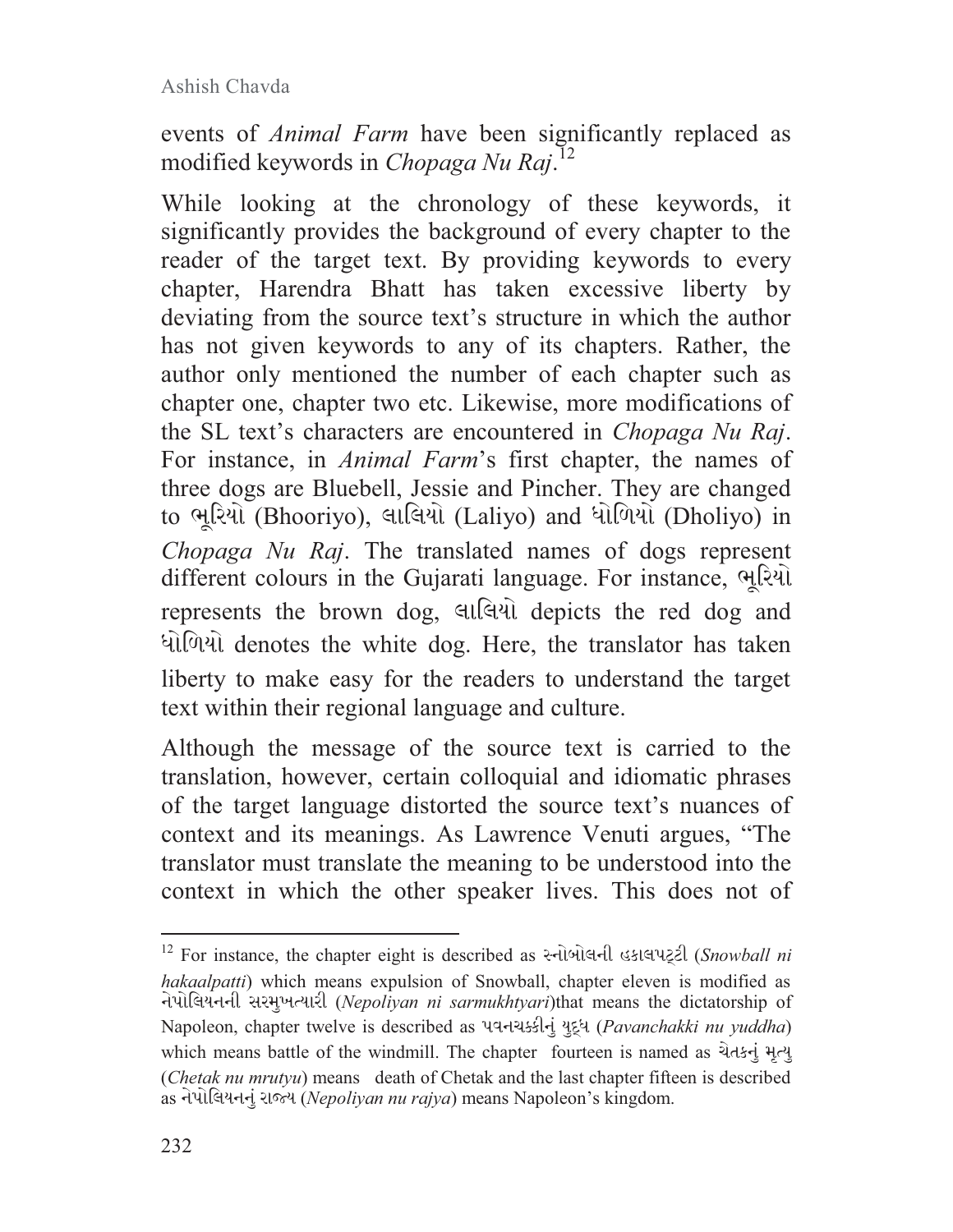course; mean that he is at liberty to falsify the meaning of what the other person says. Rather, the meaning must be preserved, but since it must be understood within a new language world, it must establish its validity within it in a new way" (Venuti 1995). Here, Venuti makes it clear that a translator should translate the source text's meaning according to the understanding of the target reader in which he/she lives. However, the translator should not misuse his liberty by distorting the meaning of the source text. Rather, the translator must translate the meaning according to the source text's context and should maintain the original meaning in the target language. Following Venuti's argument, the translated text *Chopaga Nu Raj* seems to be a more deviant translation as the translator freely provides irrelevant additional information that does not exist in the source text. Additional information is found in *Chopaga Nu Raj*'s first chapter in which the translator has added a new sentence that is not found in *Animal Farm*'s first chapter. The additional sentence in the translated text's first chapter is મહુડીનો પહેલી ધારનો બે પ્યાલી વધુ પી ગયેલા તો પણ પશાભાઇનું મન તો લોટામાં વધેલામાં જ હતું. In English, it means "Pashabhai's mind was still there in the remaining wine of the pot, even though he had drunk more than two cups of Mahudi's first edge wine". Here, Pashabhai is fully drunk and his mind is still there in the remaining wine of the pot even though he drank more than two cups of Mahudi's wine. The translator freely added a particular place of Gujarat called Mahudi which is completely unrelated to the source text's context, as Orwell had not given any name of a particular place. Jayanti Dalal's translation does not suffer from these excesses as he had tried to be as faithful to the original text as possible. This contrast is identified densely at the end of the second chapter of *Animal Farm*, where there are two particular dialogues between the animals when the pigs milked the cows. They are as follows: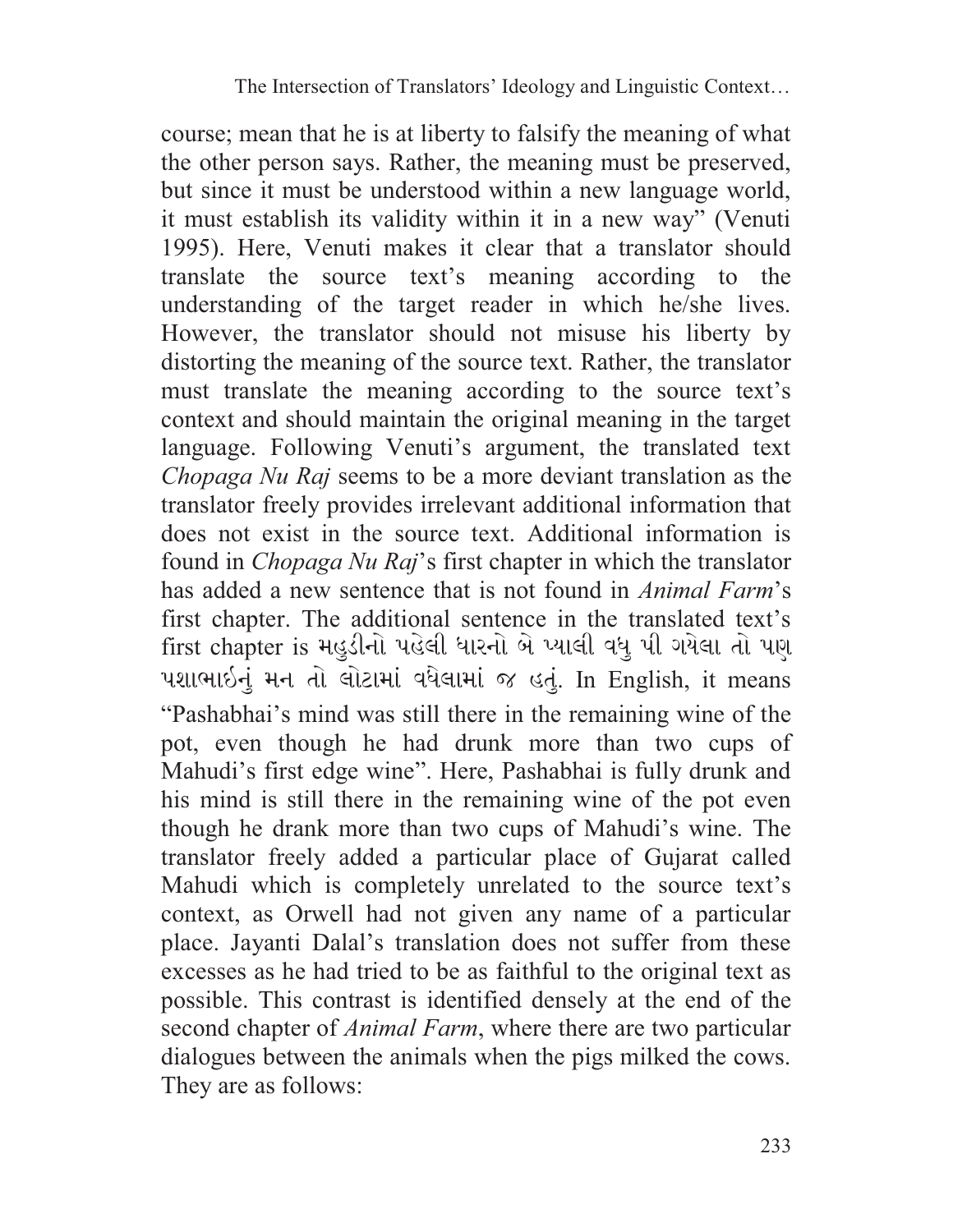"What is going to happen to all that milk?" said someone.

"Jones used sometimes to mix some of it in our mash," said one of the hens.

Following the source text's dialogic lines, Jayanti Dalal has translated the lines as closely as possible as follows:

કોકે પૂછ્યું: ''આ બધા દૂધનું શું કરશો?''

"જોન્સ તો અમારી ચણમાં થોડું દૂધ ભેળવતો." એમ એક કૂકડી બોલી.

In English it means:

Someone asked: "What are you going to do with all this milk?"

"Jones used to mix some milk in our grain", said one hen.

Jayanti Dalal translated this dialogue by preserving the source text's meaning and its context. He provided the literal rendering of the source text's syntax in his translation. For instance,  $\hat{\mathcal{L}}$  is literally translated as someone asked, the word દૂધ (*doodh*) is thereafter translated as milk and the character  $\widehat{\mathcal{A}}$  (Jones) is literally translated as Jones. But the English word 'mash' does not have the exact word in the Gujarati language. Therefore, the translator has used the equivalent word ڎڅ) *chan*), which means the grain of birds. In Contrast, the translation of these two dialogues in Harendra Bhatt's translation *Chopaga Nu Raj* is not faithful to the original text. The translator wrongly mentions the characters' names who have not spoken any lines in the source text. The lines are translated as:

"આ દૂધનું હવે શું કરશો?" એક કૂતરાએ પૂછ્યું.

"પશાભાઇ તો દૂધ વાપરતા અને વેચતા". પશાભાઈના દૂધને રાતે પી જતી બિલાડી બોલી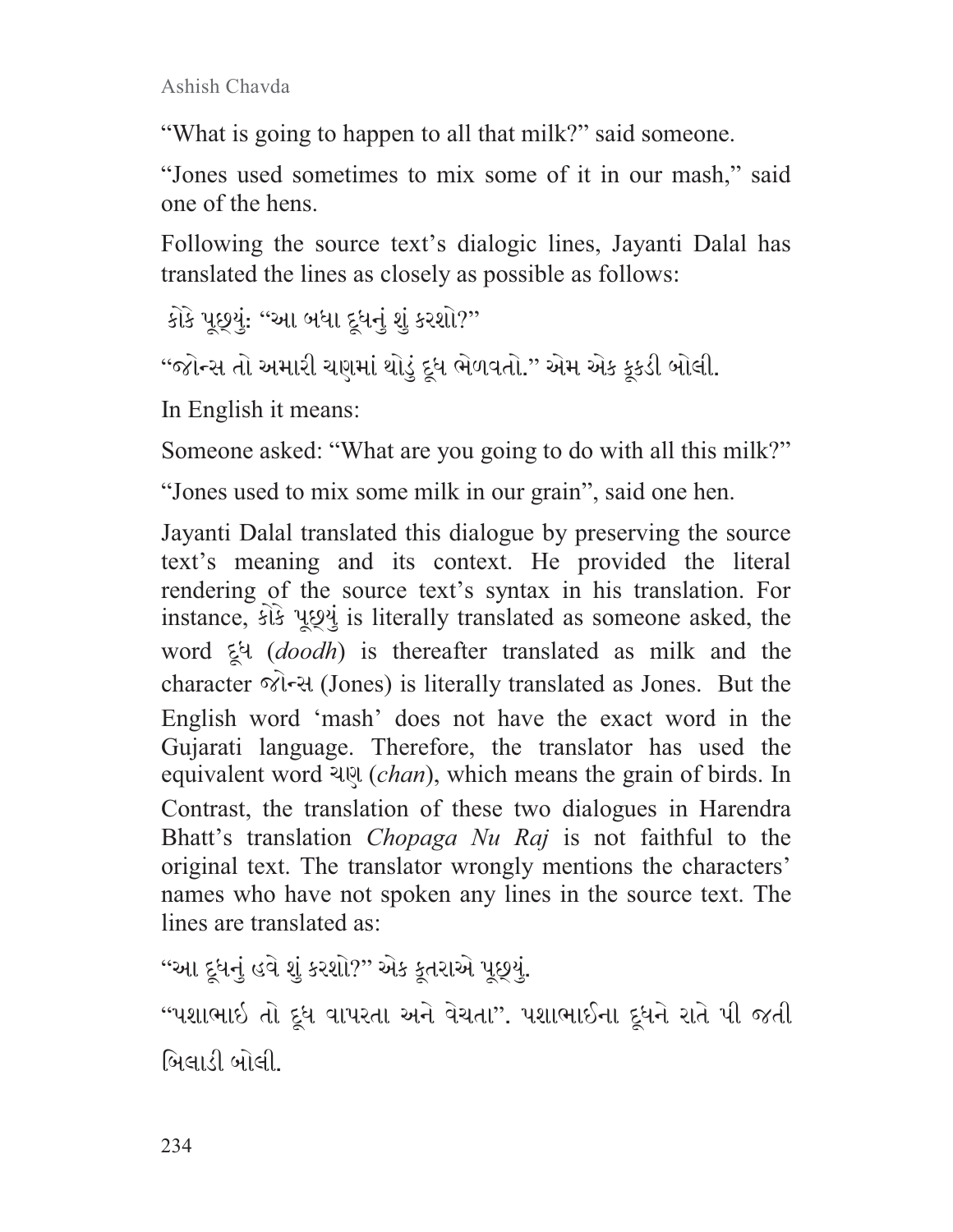In English, it means:

"What will you do with this milk now?" one dog asked.

"Pashabhai used to utilize and sell the milk". The cat who drinks Pashabhai's milk at night spoke.

In the first dialogue of *Chopaga Nu Raj*, the translator has wrongly mentioned the dog's character who does not speak the dialogue in the original. For instance, એક કૂતરાએ પૂછ્યું means one dog asked, however, in *Animal Farm*, George Orwell did not mention the animal at all. Rather, the author only mentioned 'said someone' and not 'one dog asked'. The dog was added in *Chopaga Nu Raj* by the translator. Similarly, one of the hens speaks the second dialogue in the source text. For example, "Jones used sometimes to mix some of it in our mash," said one of the hens. Contrastingly, in *Chopaga Nu Raj*, the dialogue is spoken by a cat who used to drink Pashabhai's milk at night. Again, the translator wrongly brings in a cat's character whereas it was one of the hens that speak the second dialogue in *Animal Farm*. Even, the second translated dialogue deviates from that of the source text's context. For instance, પશાભાઇ તો દૂધ વાપરતા અને વેચતા means "Pashabhai used to utilize and sell the milk". Here, ڒڨڑ) *doodh*) means milk, વાપરતા (vaaparta) means to utilize and વેચતા (*vechta*) means to sell out. While looking at the English translation, it becomes clear that Mr. Jones was not utilising and selling the milk; rather, he only used to mix the milk in animal's mash. Consequently, The TL text's dialogue, again, was found to be wrongly modified by the translator, as the SL text's dialogue is not conveyed contextually in the TL text.

These instances of the translation in *Pashurajya* and *Chopaga Nu Raj* make it clear that *Chopaga Nu Raj* is a deviant translation because of its contradictory dialogues and wrongly mentioned characters who have not spoken dialogues in the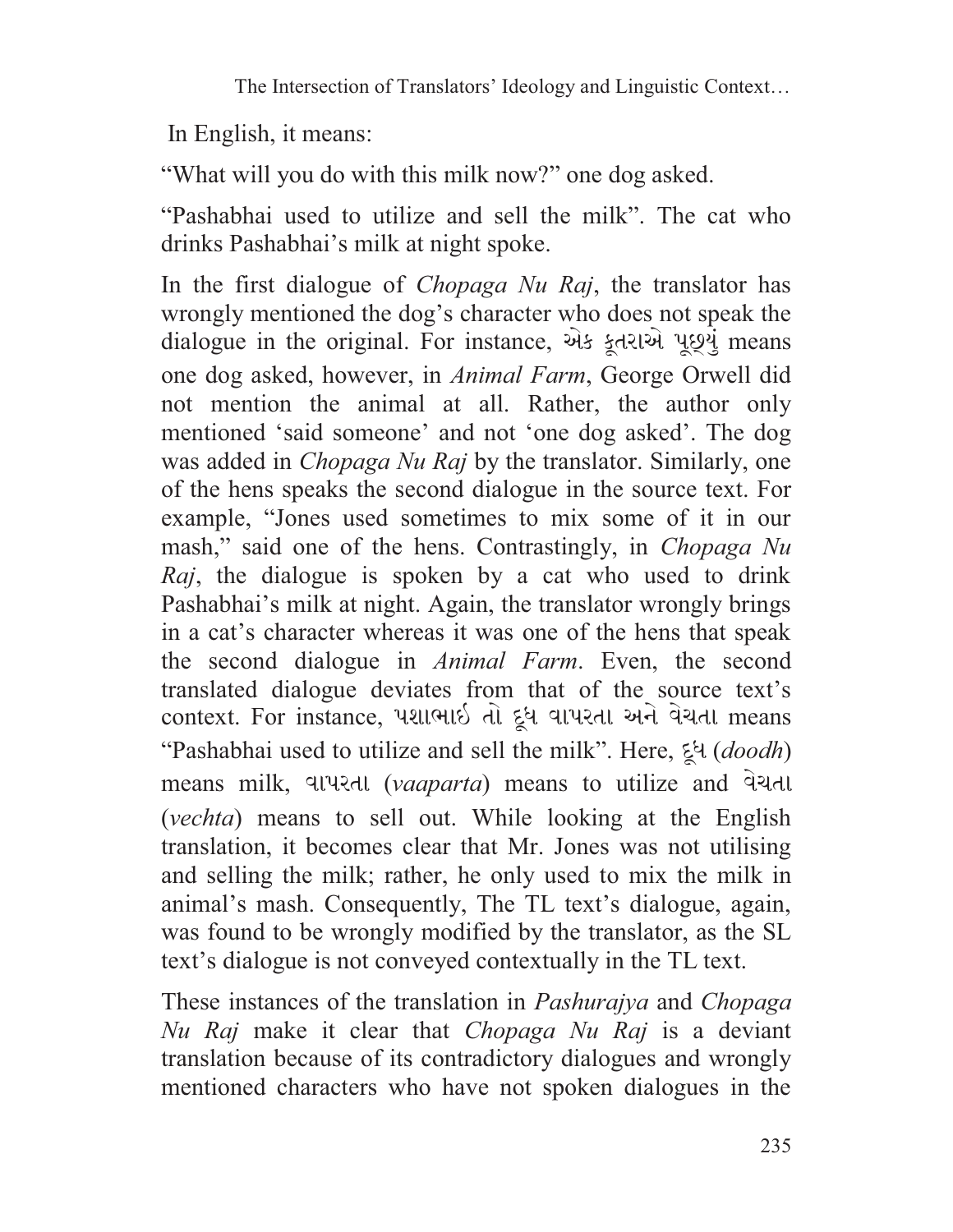original. Therefore, *Chopaga Nu Raj* cannot be termed as real translation as Walter Benjamin rightly says, "a real translation is transparent; it does not cover the original, does not block its light, but allows the pure language, as though reinforced by its own medium, to shine upon the original all the more fully. This may be achieved, above all, by a literal rendering of the syntax, which proves words rather than sentences to be the primary element of the translator" (Benjamin 1921). Here, Walter Benjamin talks about the pure language that happens to be found in a translation, which is real and transparent. Likewise, a real translation never hides the original text and its context. However, *Chopaga Nu Raj* seems to be contradictory in nature as the translator hid most of the SL text's characters and many of its sentences are found to be differently worded and unbalanced in the target language. As a result, the literal rendering of the SL syntax is found to be unattainable for the translator as he chiefly domesticated the target text in the Gujarati language. In contrast, the literal rendering of the source's syntax is established in Jayanti Dalal's translation *Pashurajya*. One of the examples of this literal rendering is observed in the second paragraph of the sixth chapter of *Pashurajya* where Napoleon announces that animals also have to work on Sunday afternoons. The second paragraph of the sixth chapter of *Animal Farm* reads:

Throughout the spring and summer they worked a sixtyhour week, and in August Napoleon announced that there would be work on Sunday afternoons as well.

Jayanti Dalal provided the equivalent translation of the source text's paragraph. He translated it as

વસંતઋતુ અને ગ્રીષ્મઋતુ દરમિયાન અઠવાડિયાના સાઠ કલાક લેખે એમણે કામ કર્યું અને ઓગસ્ટ માસમાં તો નેપોલિયને જાહેર કરી દીધું કે રવિવારે બપોરે કામ ચાલં રહેશે.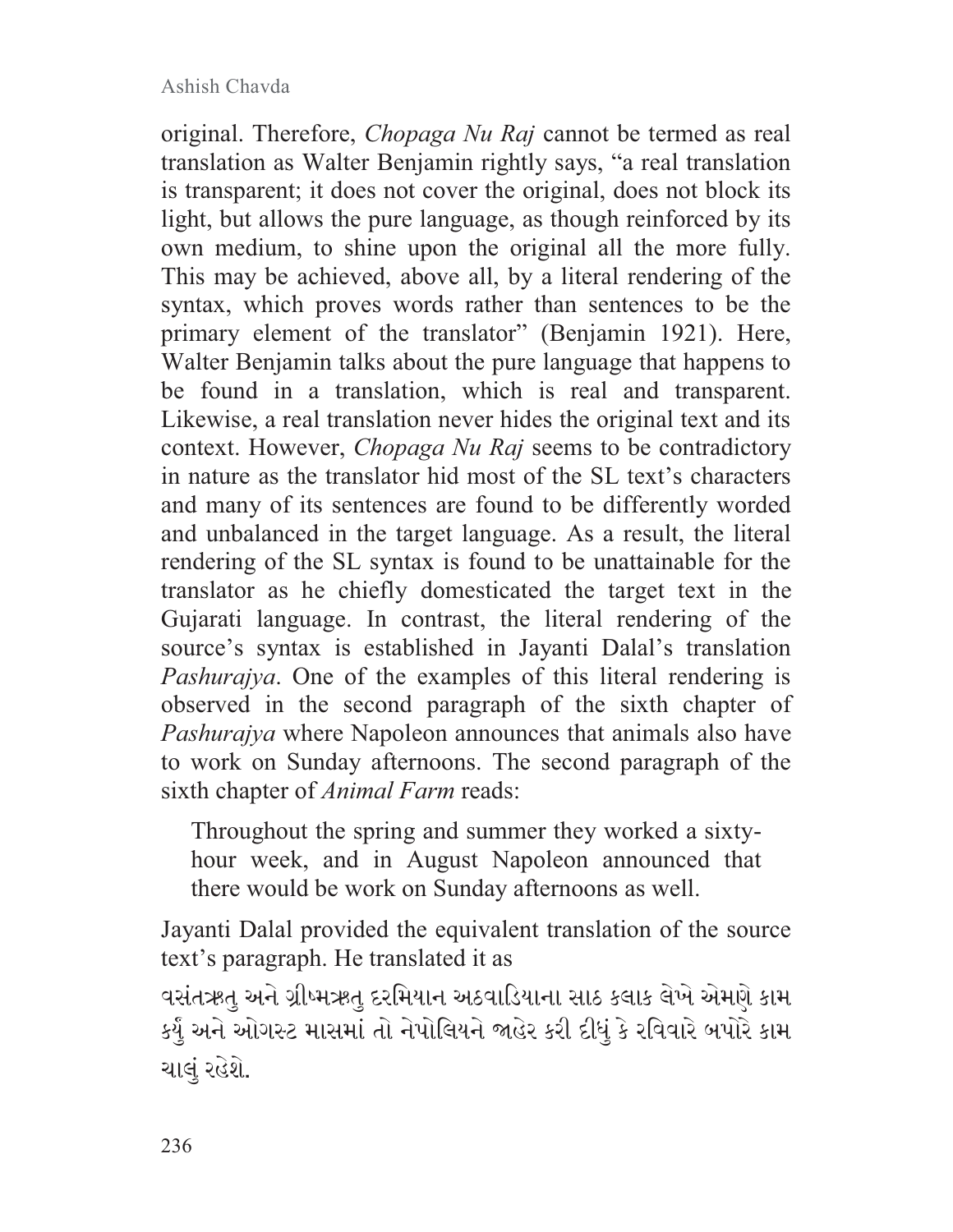In English, it means:

During the spring and summer season, they worked sixty hours a week, and in August month Napoleon announced that work would continue on Sunday afternoon.

Jayanti Dalal literally translated every word of the source text to provide meaningful sentences for the target readers. For instance, the two seasons spring and summer have the literal equivalence in the Gujarati language. The season spring is literally translated as ڏٱڠڝ ڧڏٹ) *Vasant rutu*) which means the season that rejuvenates the trees after autumn, and summer is rendered as ग्रीध्म *ऋतु (Greesm rutu)*, which means hot season. The joined word ڧڏٹ) *rutu*) means season. Similarly, the word સાઠ કલાક *(saath kalak)* means 60 hours, and the month August is translated as ઓગસ્ટ (August). Further, the day Sunday in Gujarati means રવિવાર *(ravivaar*). Here, રવિ *(ravi)* means sun and ښڤڝ) *vaar*) means day. Likewise, the word afternoon is literally translated as *બuis (bapor)*, which means noon or noontide in English. However, Harendra Bhatt's translation in *Chopaga Nu Raj* does not follow these nuances. He translated the lines as follows:

બીજો ઉનાળો પતવા આવ્યો ત્યાં સુધી આમ જ ચાલ્યું. અઠવાડિયામાં બે અઠવાડિયાનું કામ કરતાં તો પણ નેપોલિયને એક દિવસ આદેશ આપ્યો કે, રવિવારે સાંજે પણ બધાંએ સ્વૈચ્છિક સેવાઓ આપવી.

The English translation is:

This went on until the next summer. Even after completing two weeks' work in a week, Napoleon ordered one day that everyone volunteer on Sunday evening also.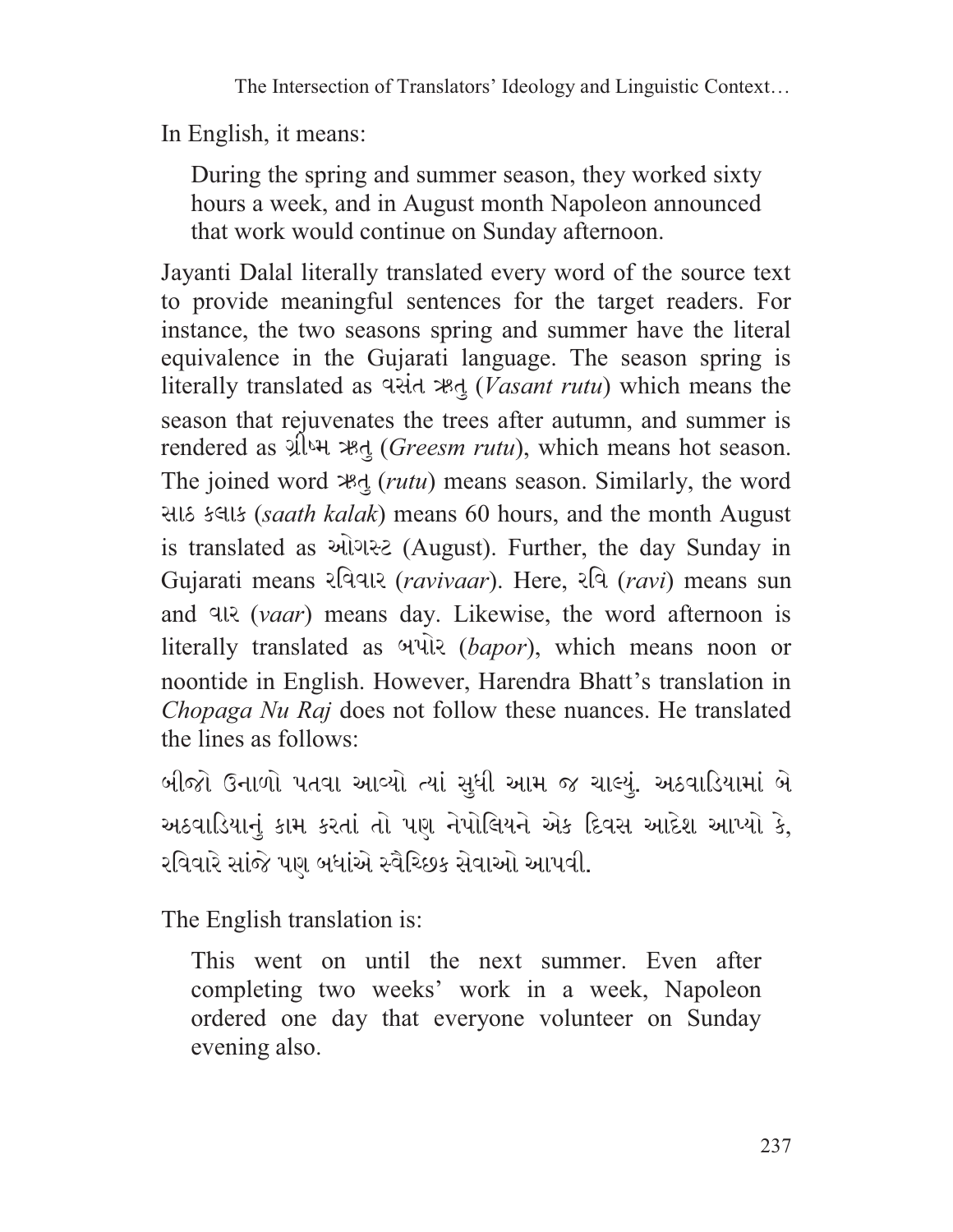Following the first line, the translator only mentioned the season summer as  $\Im$ -ll $\Im$  (*unalo*) and neglected to mention the spring season. Moreover, he did not give the exact number of hours that the animals worked in a week; rather, he mentioned that the animals were completing two weeks' work in a week, which seems to be obscure and inadequate against the source text's context. Similarly, the month of August is wrongly translated as એક દિવસ (ek divas), which means one day.

However, in the source text, Napoleon did not announce the news on one particular day; rather, he announced it in the month of August. Likewise, the word afternoon is incorrectly translated as  $\forall$ *i* $\hat{\alpha}$  *(sanje)*, which literally means evening. Because, in *Animal Farm*, it was announced that there would be work on Sunday afternoons and not on Sunday evenings as mentioned in *Chopaga Nu Raj*. Through this comparative study of the source text's particular lines, it can be said that *Pashurajya* is a more equivalent and meaningful translation and *Chopaga Nu Raj* pales in comparison. Because of the excessive use of domestic language and idiomatic phrases, this paper categorises *Chopaga Nu Raj* as an idiomatic translation going by Peter Newmark.

According to him, "Idiomatic translation reproduces the 'message' of the original but tends to distort nuances of meaning by preferring colloquialisms and idioms where these do not exist in the original" (Newmark 1988). Newmark argues that the message of the source text can be reproduced in the target text while applying idiomatic phrases of the target language. However, in doing so, the literal meaning of the source text gets distorted in translation because of its excessive use of colloquial words and figurative idioms that do not exist in the source text. To categorise *Chopaga Nu Raj* as an idiomatic translation, some of the colloquial words and phrases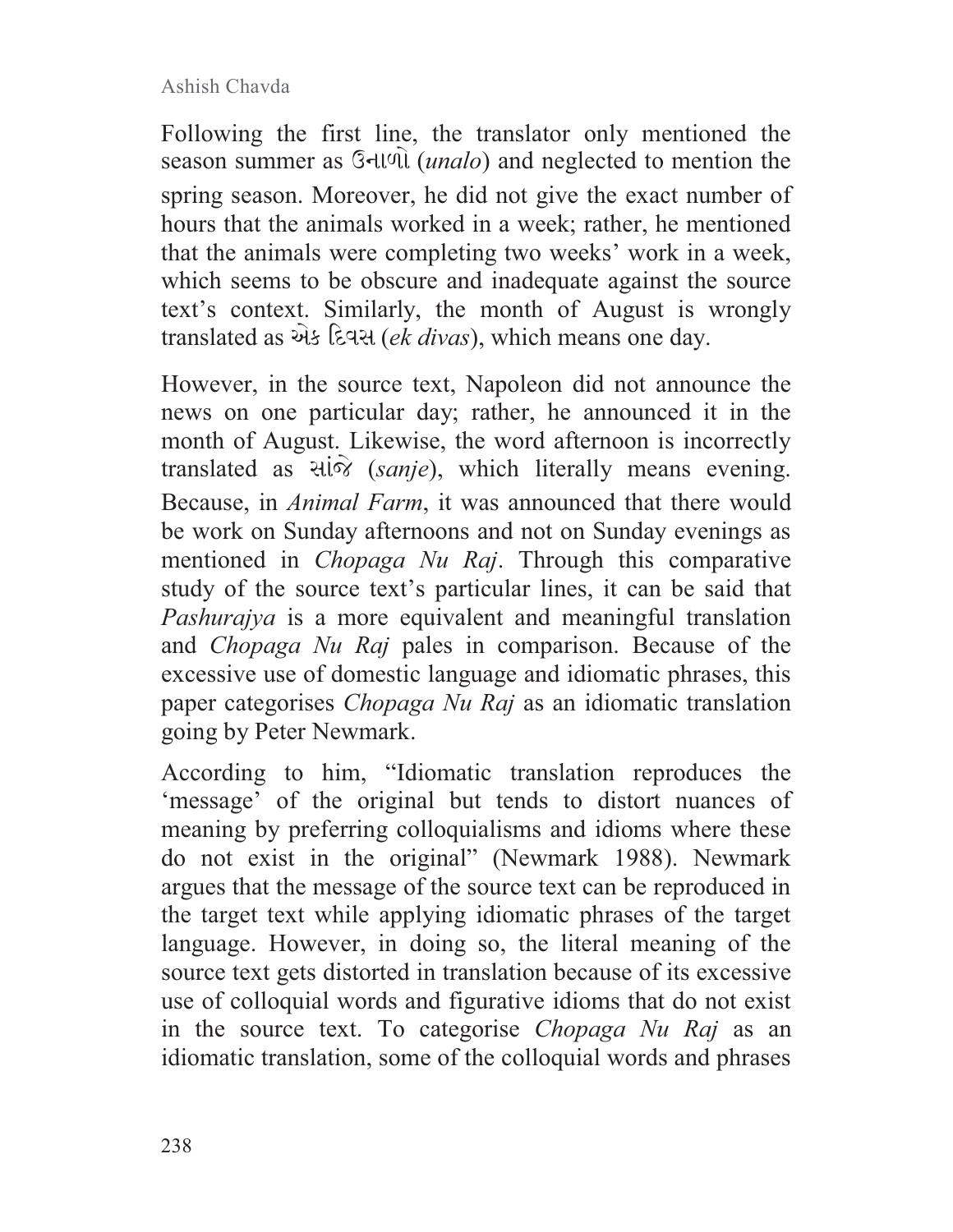are listed in the Table 1.. Moreover, the translator has added some phrases freely that do not exist in the source text.

| Selected words and sentences | Translated colloquial words<br>and      |
|------------------------------|-----------------------------------------|
| from Animal Farm             | phrases from Chopaga Nu Raj             |
| Comrades                     | વ્હાલા ભાઇઓ અને બહેનો                   |
|                              | આપ સૌને હું છેલ્લાં રામરામ કરું         |
| Our lives are miserable,     | માત્ર વૈતરું, નરી મજૂરી                 |
| laborious and short.         |                                         |
|                              | હે મિત્રો! સૌ પ્રાણીઓને કહો: ચડાવો બાણ, |
|                              | હવે તો યુદ્ધ એ જ કલ્યાણ!                |
| News of the World            | ગુજરાત સમાચાર                           |
| Animal Hero First Class,     | પરમવીરચક્ર, વીરચક્ર                     |
| Animal Hero Second Class     |                                         |

Table 1: Source text word and sentences and target text words and sentences

As shown in Table 1, the word 'comrades' in the source text is translated as વ્હાલા ભાઇઓ અને બહેનો (vaahla bhaio ane *baheno*), which literally means 'dear brothers and sisters'. However, the literal translation of the word comrades in Gujarati can be બિરાદરો *(biradaro)*, which means companions. The translator deliberately failed to provide the literal translation of the source text's word comrades. Rather, he applied a local phrase in the Gujarati language, which seems contradictory owing to the source text's context. The second local Gujarati phrase આપ સૌને હું છેલ્લાં રામરામ કરું (Aap sau ne hu *chhela ramram karu*) is freely added by the translator. The literal translation of this phrase is not possible in English; it roughly means 'I wish you all the best' or 'I bid adieu to you all', which seem unrelated because, in the source text, none of the animals speaks this dialogue. Another source text's sentence, 'our lives are miserable, laborious and short' is colloquially translated as માત્ર વૈતરું; નરી મજૂરી (marta vaitaru *nari majoori*), which means only vain, mere labour. Here, the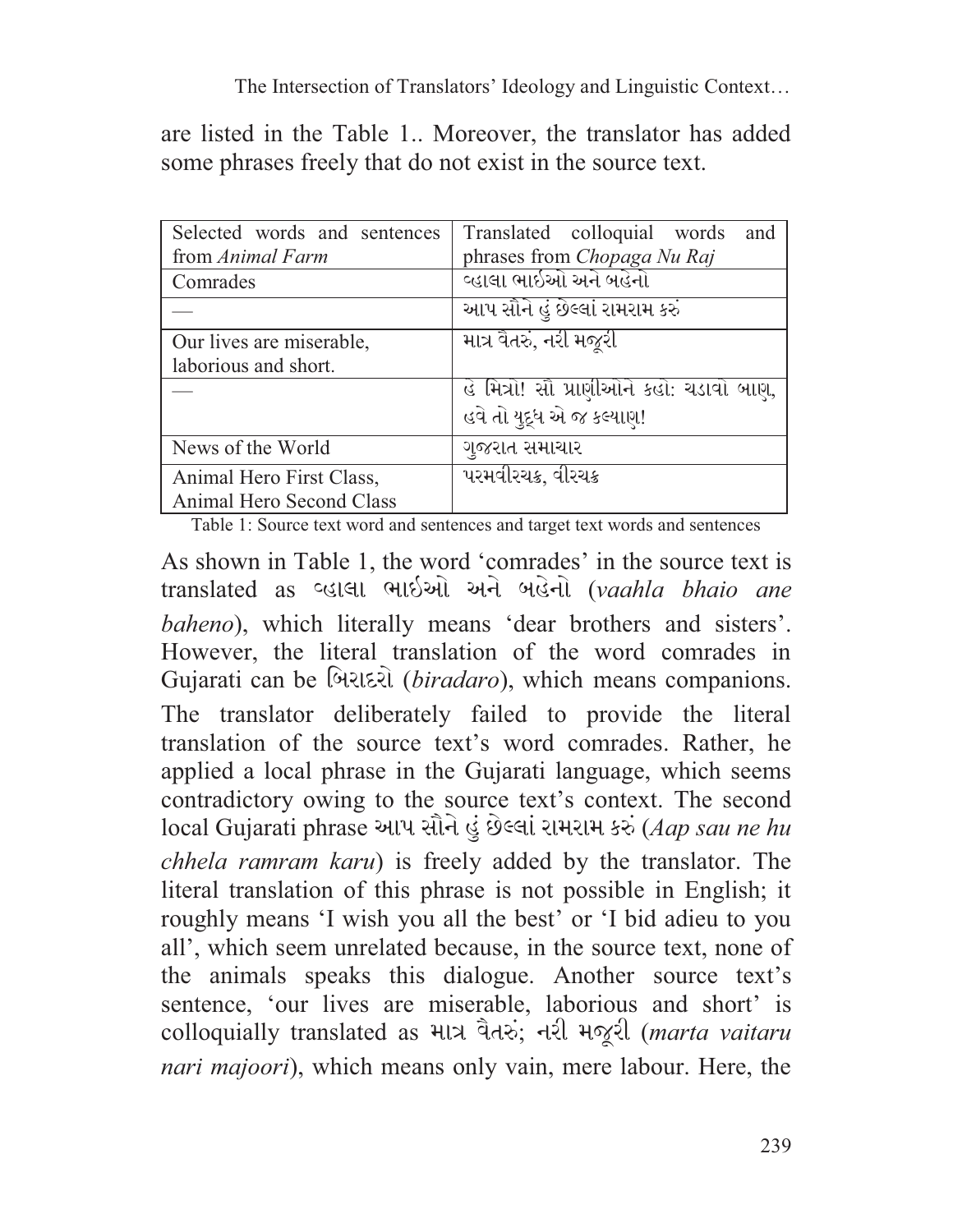word વૈતરું (vaitaru) is a typical Gujarati colloquial word that literally means drudgery. Arguably, the source text's words 'laborious and short' are ignored by the translator while only mentioning માત્ર વૈતરું; નરી મજૂરી (marta vaitaru nari majoori). Another freely added sentence is found irrelevant in terms of the source text's context. The added sentence is borrowed from the Gujarati poet Kavi Nanalal's poem titled પાર્થને કહો ચડાવે બાણ (Tell Parth to shoot an Arrow).<sup>13</sup> The translated text's sentence is હે મિત્રો! સૌ પ્રાણીઓને કહો: ચડાવો બાણ, હવે તો યુદ્ધ એ જ ڀḕڎڤڙ) !*he mitro! sau pranione kaho: chadavo baan, have to yuddha ej kalyan*). In English, it means 'Hey friends! Tell all the animals: Raise the arrow, now the war is the only welfare! The English translation clearly shows that this type of dialogue is not seen in the source text, nor any of the animals speak the dialogue. Therefore, the translated text's dialogue seems to be unrelated as the translator borrowed the sentence from one of the Gujarati language poems. In addition, the newspaper called *News of the World* is replaced with ગુજરાત સમાચાર (Gujarat *Samachar*), which is one of the prominent newspapers of Gujarat. ગુજરાત સમાચાર (Gujarat Samachar) literally means Gujarat News. The translator here domesticates the source text's newspaper in Gujarati language.

Likewise, the two awards Animal Hero First Class and Animal Hero Second Class are, replaced with પરમવીરચક્ર (*Param Vir Chakra*) and څښڦڝṀ (*Vir Chakra*). In *Animal Farm*, these two awards were given to particular animals who were brave and sacrificed their lives during the conflict against humans. In *Chopaga Nu Raj*, the translator did not translate these awards literally. Rather, he replaced the names of awards in the Indian context. For instance, the award Animal Hero First Class is

<sup>13</sup> See, Kurukshetra (2007) an epic poem by Nhanalal Dalpatram Kavi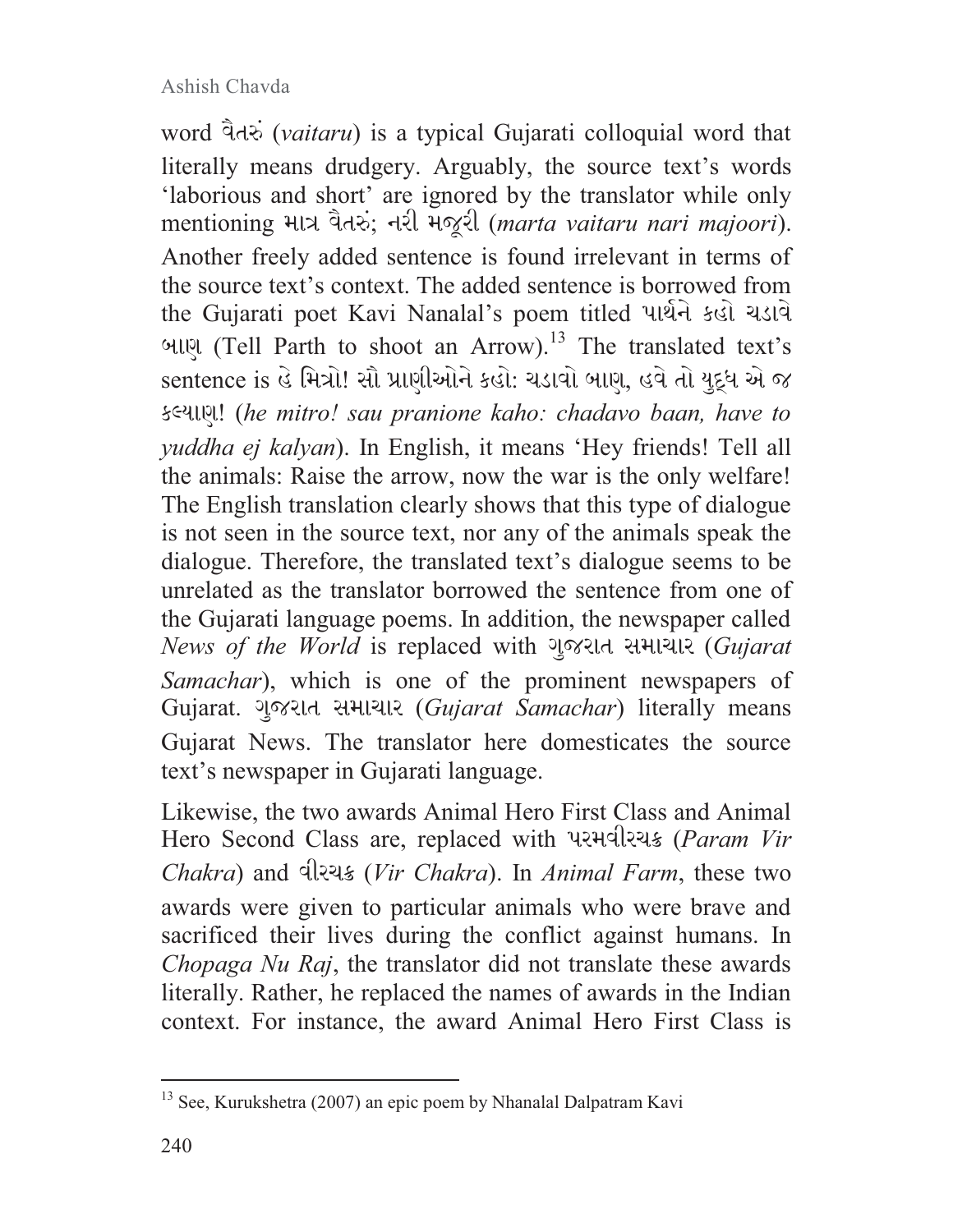replaced with પરમવીરચક્ર (*Param Vir Chakra*). This is India's highest military decoration that is awarded for a most visible form of bravery in the presence of the enemy. Likewise, the award Animal Hero Second Class is replaced with *Solves* (*Vir Chakra*), the third-highest Indian military award after Param Vir Chakra and Maha Vir Chakra. These colloquial words and phrases in *Chopaga Nu Raj* are used for the target readers' better understanding. In doing so, many contextual meanings and their relevance in the source text are found to be distorted in the target text and ultimately the true meanings of the source text are lost in *Chopaga Nu Raj*. However, these types of additional sentences, keywords to every chapter, renaming of characters in the local language and excessive colloquial words and phrases are not given in Jayanti Dalal's translation *Pashurajya*. Therefore, *Chopaga Nu Raj* appears to be a more deviant and contradictory translation in view of its linguistic context. This linguistic equivalence contrast between both the translations remains present when another complication related to the translation of Minimus's poem is found in *Pashurajya* and *Chopaga Nu Raj*. It makes the study of the translation of the source text's poetic lines in each of the target texts under their defined meanings and translators' potentialities.

## **Translation of Minimus's Poem in** *Pashurajya* **and**  *Chopaga Nu Raj***: A Case Study**

The problems related to poetry always remain in the translations. Likewise, the translation of Minimus's poem is comparatively diverse in *Pashurajya* and *Chopaga Nu Raj*. In particular, Harendra Bhatt's translation of the source text's poetic lines seems contradictory and misrepresented as it conveys a different meaning altogether. Contrarily, Jayanti Dalal attempts to provide the equivalent translation of the source text's poetic lines without distorting its primary meanings. Jayanti Dalal's translation of Minimus's poem is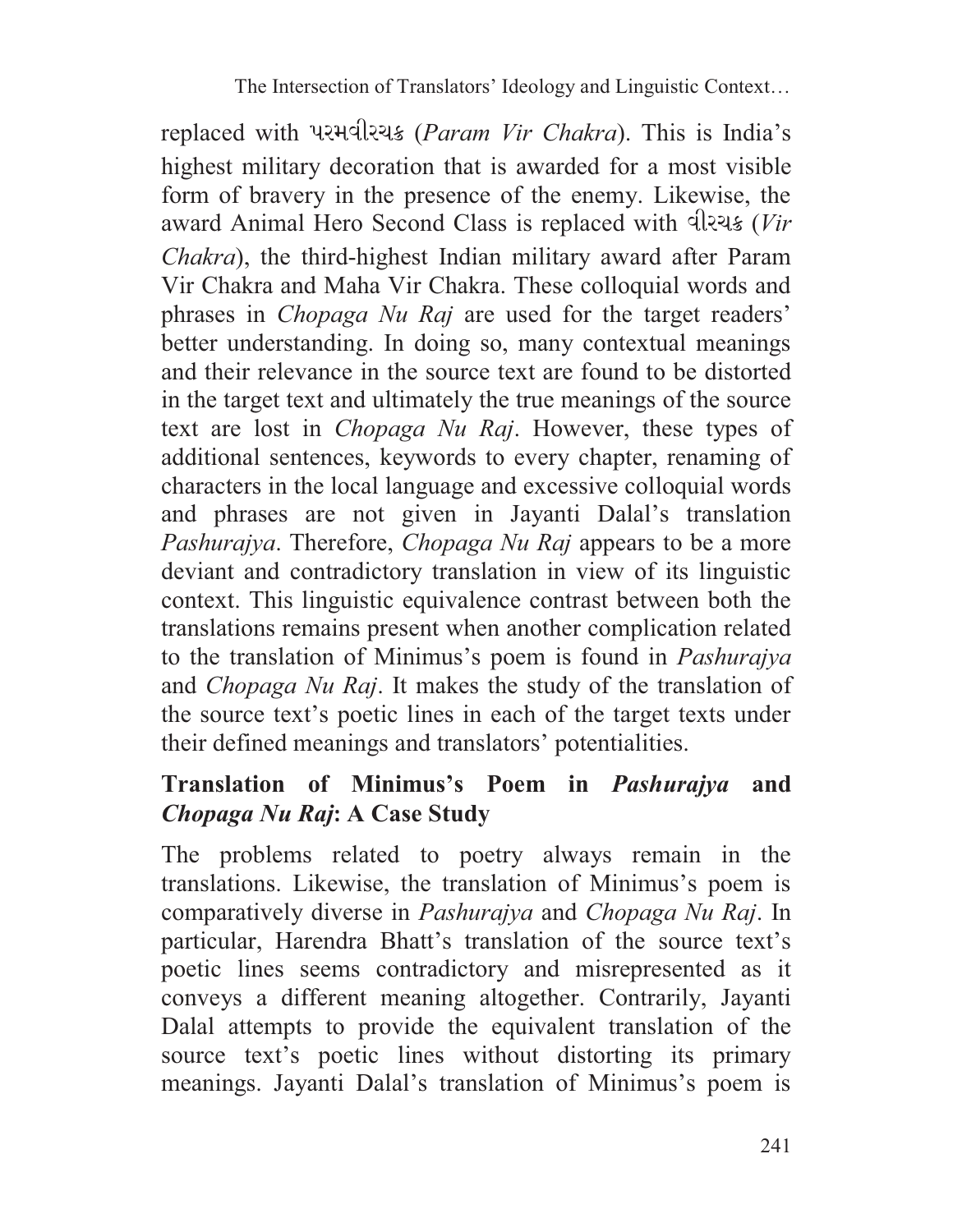found to be more literal and equivalent. Some poetic lines from *Pashurajya* are analysed below.

For instance, the source text's first line 'Friend of fatherless!' is translated as અનાથોના મિત્ર (anatho na mitra), which means 'friend of orphans' in English. The translator used the equivalent translated word અનાથ (anath), which means orphan because the literal translation of the source text's word 'fatherless' is not possible in the Gujarati language. Likewise, another famous line of Minimus's poem 'Thou are the giver of all that thy creatures love, full belly twice a day, clean straw to roll upon' is translated as પ્રાણી માત્રને ગમે તેના દાતા, બે ટંક અન્ન અને સ્વચ્છ તૃણશય્યા (prani matrane game tena data, be tank *annna ane swachch trunshayya*). In English, it means 'donor of all what animals love, two times food and clean grass bed'. The translator has translated each word carefully to maintain the literal meanings and structure of the source text's poetic lines in the translated text. For instance, the SL text's word 'giver' is translated as  $E/dt$  *data*), which means donor or benefactor. The word 'creature' is translated as  $\lambda$ which literally means creature or animal in the English language. Likewise, the idiom twice a day is rendered as  $\hat{\theta}$   $\hat{\epsilon}$ (*be tank*), which means two times. After looking at the English

translation of the TL text's poetic lines, it becomes clear that Jayanti Dalal, with his extensive effort, tried to provide the equivalent meanings of the SL text's poem. In addition, the chief context of Minimus's poem seems equivalently well represented in *Pashurajya*, which subsequently made the translated text readers understand the source text's context in general and Minimus's poem in particular. Contrarily, the target readers of *Chopaga Nu Raj* could not understand the translation of Minimus's poem as the translator deliberately twisted the source text's poem by providing local phrases of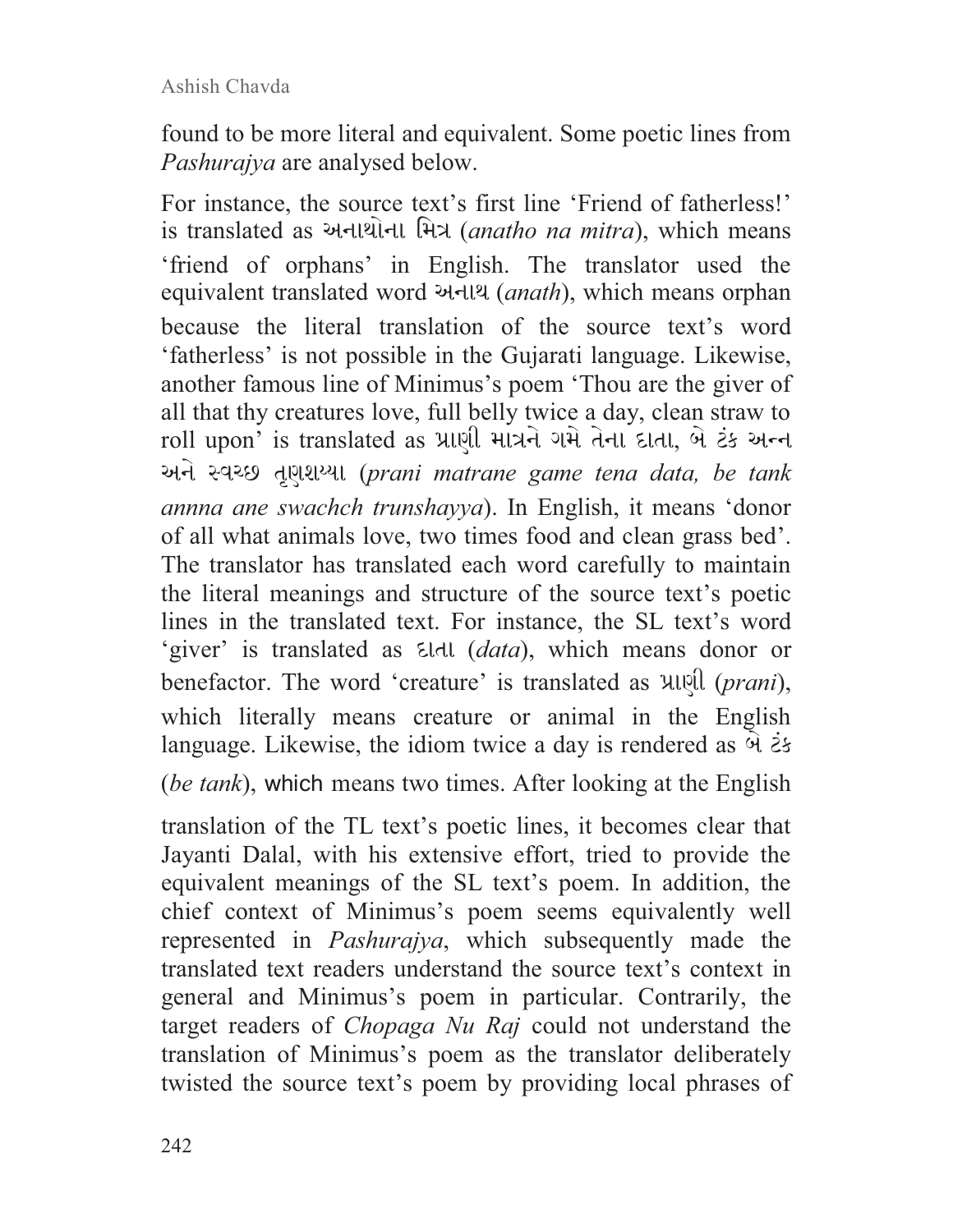Hindi language written in Gujarati alphabets. The local phrase is observed to be shorter, incomplete and diluted in terms of the source text's poetic lines. Harendra Bhatt's translation is as follows:

گڍږڬڂٴژڧڏړڙڛڥگڔڬړ' .ڬڡڐڤڠڬښڤژڧڏژڡ ڤڂڬڡښڑٱڤڅڇښڨڠڀڏږڇ '.ڤڂڬڡښڇڤښڤښڤژڧڏړڙڛڥگڔڬړ

While looking at the translation, it seems clear that the translator intentionally ignored the SL text's poem. For him, the original appears to be more laborious and difficult to translate into the Gujarati language. This translation does not convey any meaning of the SL text's poem; rather, the translated lines appear to be a local slogan or a prosaic sentence that is found unrelated and out of context of the SL text's poem. For instance, the translated line, નેપોલિયન તુમ આગે હો હમ તુમારે સાથ હે (Napoleon tum aage badho ham tmhare *saath hai*) is a local Hindi language sentence that is written in Gujarati alphabets. In English, it means 'Napoleon go ahead, we are with you'. The English translation makes it clear that none of the animals speaks this type of dialogue while mentioning Napoleon's name. Rather, the only character Minimus talks about Napoleon while praising him. Similarly, another translated line is written in the Gujarati alphabet representing the local Hindi language slogan. The line is જબ તક સૂરજ ચાંદ રહેગા નેપોલિયન તુમારા રાજ રહેગા (jab tak suraj *chaand rahega Napoleon tumhara raj rahega*), which means 'as long as the sun and moon remain, you will be the ruler Napoleon'. The translated line again appears to be unallied to the SL text's poem, as it does not talk about the sun and moon, the universal objects. The translator borrowed one of the famous Hindi language slogans and applied it as the part of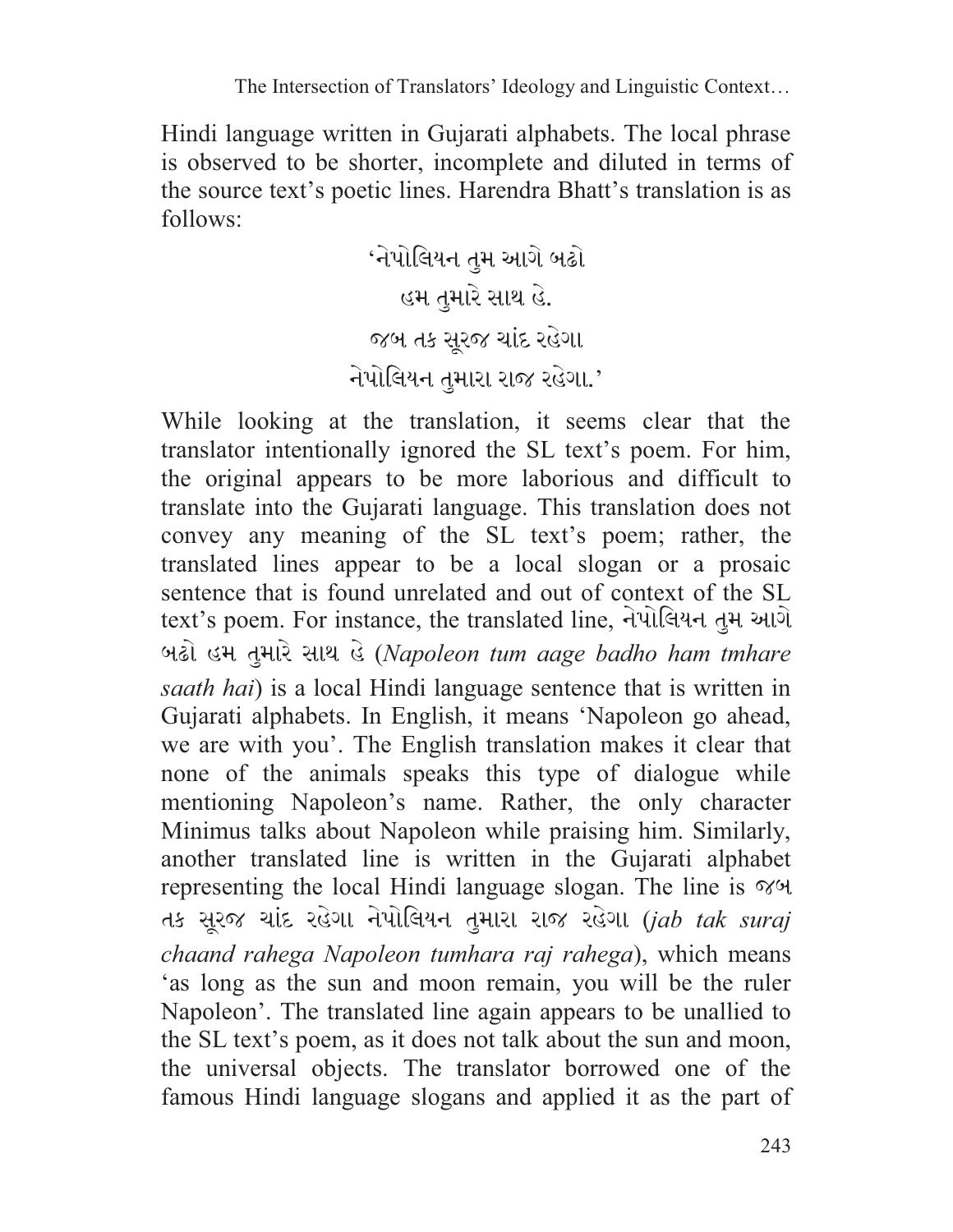Minimus's poem in *Chopaga Nu Raj*, which ultimately distorted the SL text's poem, robbing the target readers of the SL text's poem and its context. On the one hand, the translation of Minimus's poem in *Pashurajya* appears to be a typically translated poem as the translator makes an effort to represent the original poem's structure in the translated text. On other hand, the translation of the source text's poem in *Chopaga Nu Raj* seems to be contradictory, as the translator did not follow the poetic structure of the SL text. The translator instead converted the poem into prose. Therefore, the translation of Minimus's poem in *Chopaga Nu Raj* seems to be an inadequate translation of the original poem as Eugene Nida aptly points out. According to him, "a lyric poem translated as a prose is not an adequate equivalent of the original" (Nida 2000). Nida emphasises that any type of lyric poem translated as prose ultimately distorts the original text's meanings and therefore the poem translated as prose cannot be considered to be the equivalent of the original. Hence, the translation of Minimus's poem in *Chopaga Nu Raj* appears to be an inadequate translation compared to Jayanti Dalal's translation of Minimus's poem in *Pashurajya*.

### **Conclusion**

In this chapter, the comparative study between the two translated texts of *Animal Farm* focused upon the translators' ideologies, their potentialities and their task as a translator. Particularly, the study of linguistic equivalence contrast helped in understanding both the translations in terms of their varied lexical choices, renaming of characters, sentence structure, and use of colloquial words and phrases. Comparatively, the linguistic equivalence problem is found less in *Pashurajya* as the translator has used the strategy of foreignisation. While on the other hand, Harendra Bhatt has applied excessive domestication in his translated text, which subsequently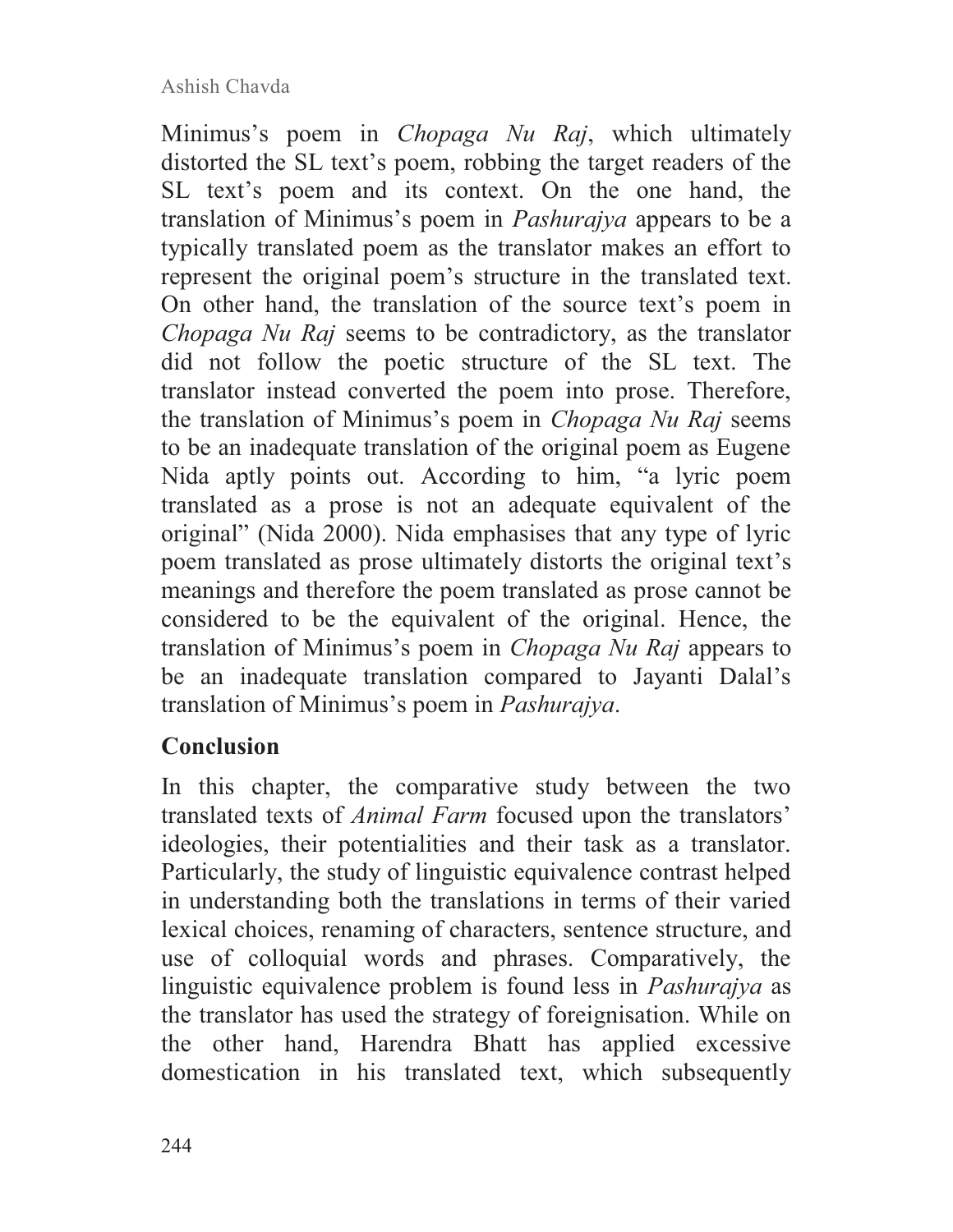distorted the SL text's contextual meanings. Likewise, the translation of Minimus's poem in *Chopaga Nu Raj* is found to be densely problematic as the translator deliberately distorted the whole source text's poem by substituting it with local Hindi language slogans in his translated text. These kinds of mistakes made by translators need to be viewed and avoided seriously during the translation. Therefore, in future, the translations of English literary works into the Gujarati language need to be chiefly examined based upon the translators' ideologies, potentialities and their task as a translator.

## **References**

- BASSNETT, SUSAN. (ed.). 1980. *Translation Studies*. London & New York: Routledge.
- BENJAMIN, WALTER. 1921. *The Task of the Translator*. London: Routledge.
- BHATT, HARENDRA. 2015. *Chopaga Nu Raj*. (Translation) Ahmedabad: Shabdalok Prakashan.
- CATFORD, J. C. 1965. *A Linguistic Theory of Translation: An Essay in Applied Linguistics*. London: Oxford University Press.
- CHAUDHARI, RAGHUVIR. (ed.). 1980. *Saharani Bhavyata*. Ahmedabad: Rangdwar Prakashan.
- DALAL, JAYANTI. (ed.). 1947. *Pashurajya*. (Translation) Ahmedabad: Parshva Publication
- DALAL, JAYANTI. (ed.). 1946. *Padarna Tirath*. Ahmedabad: Adarsh Prakashan.
- KAVI, NHANALAL. (ed.). 2007. *Kurukshetra*. Gandhinagar: Gujarat Sahitya Academy.
- LARKIN, EMMA. (ed.). 2005. *Finding George Orwell in Burma*. London: Penguin Books.